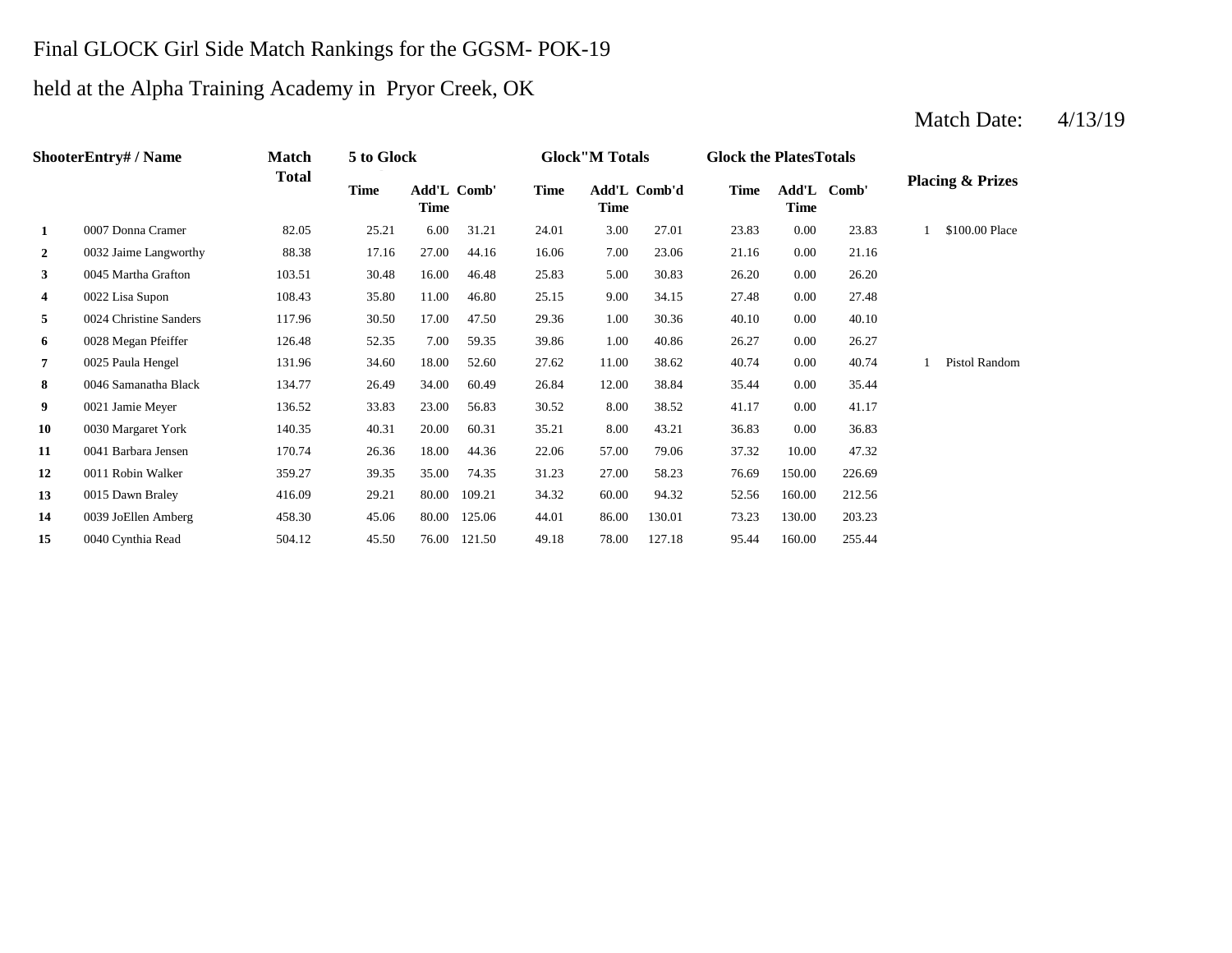# Final Pocket GLOCK Rankings for the GGSM- POK-19

# held at the Alpha Training Academy in Pryor Creek, OK

|                | ShooterEntry# / Name     | <b>Match</b> | 5 to Glock  |             |             |             | <b>Glock</b> "M Totals |              | <b>Glock the PlatesTotals</b> |                            |        |                |                             |
|----------------|--------------------------|--------------|-------------|-------------|-------------|-------------|------------------------|--------------|-------------------------------|----------------------------|--------|----------------|-----------------------------|
|                |                          | <b>Total</b> | <b>Time</b> | <b>Time</b> | Add'L Comb' | <b>Time</b> | <b>Time</b>            | Add'L Comb'd | Time                          | Add'L Comb'<br><b>Time</b> |        |                | <b>Placing &amp; Prizes</b> |
| 1              | 0042 Bryan Wilhite*      | 39.83        | 11.12       | 1.00        | 12.12       | 10.09       | 0.00                   | 10.09        | 17.62                         | 0.00                       | 17.62  |                |                             |
| $\overline{2}$ | 0012 Tony Phan*          | 44.21        | 10.86       | 5.00        | 15.86       | 10.29       | 0.00                   | 10.29        | 18.06                         | 0.00                       | 18.06  |                |                             |
| $\mathbf{3}$   | 0038 James Amberg*       | 47.69        | 10.43       | 1.00        | 11.43       | 10.50       | 5.00                   | 15.50        | 20.76                         | 0.00                       | 20.76  |                |                             |
| 4              | 0037 Jeremy Harrison*    | 56.16        | 12.95       | 6.00        | 18.95       | 12.06       | 7.00                   | 19.06        | 18.15                         | 0.00                       | 18.15  |                | 1 Pistol Place              |
| 5              | 0013 Robert Chapie*      | 60.18        | 17.11       | 1.00        | 18.11       | 16.77       | 0.00                   | 16.77        | 25.30                         | 0.00                       | 25.30  |                |                             |
| 6              | 0027 Phillip Cooper*     | 62.29        | 13.93       | 8.00        | 21.93       | 15.12       | 0.00                   | 15.12        | 25.24                         | 0.00                       | 25.24  |                |                             |
| 7              | 0035 Brady Bogle         | 68.60        | 12.68       | 6.00        | 18.68       | 12.36       | 5.00                   | 17.36        | 22.56                         | 10.00                      | 32.56  | $\mathbf{2}$   | 2 year membership re        |
| 7              |                          | 68.60        | 12.68       | 6.00        | 18.68       | 12.36       | 5.00                   | 17.36        | 22.56                         | 10.00                      | 32.56  | 1              | Pistol Place                |
| 8              | 0044 Martha Grafton      | 70.66        | 17.04       | 2.00        | 19.04       | 19.69       | 7.00                   | 26.69        | 24.93                         | 0.00                       | 24.93  | $\overline{2}$ | \$100.00 Place              |
| 9              | 0043 John McNally*       | 71.45        | 9.75        | 6.00        | 15.75       | 12.07       | 5.00                   | 17.07        | 18.63                         | 20.00                      | 38.63  |                |                             |
| 10             | 0004 Stephen Westervelt* | 77.01        | 13.13       | 4.00        | 17.13       | 12.91       | 5.00                   | 17.91        | 21.97                         | 20.00                      | 41.97  |                |                             |
| 11             | 0017 Brian Swartling     | 81.21        | 17.18       | 10.00       | 27.18       | 15.10       | 5.00                   | 20.10        | 23.93                         | 10.00                      | 33.93  |                | 3 ETool Place               |
| 12             | 0019 Aaron Armentrout*   | 86.18        | 14.38       | 5.00        | 19.38       | 12.33       | 3.00                   | 15.33        | 21.47                         | 30.00                      | 51.47  |                |                             |
| 13             | 0023 Christine Sanders   | 88.75        | 18.10       | 8.00        | 26.10       | 16.63       | 11.00                  | 27.63        | 35.02                         | 0.00                       | 35.02  | $\overline{4}$ | \$50.00 Random              |
| 14             | 0005 John Abshier*       | 93.20        | 14.97       | 4.00        | 18.97       | 17.19       | 10.00                  | 27.19        | 37.04                         | 10.00                      | 47.04  | $\mathbf{1}$   | 2 year membership re        |
| 15             | 0003 Rickey Howell       | 103.80       | 16.30       | 3.00        | 19.30       | 14.55       | 7.00                   | 21.55        | 22.95                         | 40.00                      | 62.95  |                |                             |
| 16             | 0031 Ladale York         | 104.11       | 22.47       | 2.00        | 24.47       | 26.84       | 1.00                   | 27.84        | 41.80                         | 10.00                      | 51.80  |                |                             |
| 17             | 0048 Jeremiah Blasi      | 105.54       | 11.55       | 15.00       | 26.55       | 11.57       | 7.00                   | 18.57        | 20.42                         | 40.00                      | 60.42  |                |                             |
| 18             | 0047 Mark Green          | 106.34       | 17.73       | 18.00       | 35.73       | 15.64       | 8.00                   | 23.64        | 26.97                         | 20.00                      | 46.97  |                |                             |
| 19             | 0026 James Stack*        | 113.50       | 15.26       | 4.00        | 19.26       | 15.43       | 6.00                   | 21.43        | 32.81                         | 40.00                      | 72.81  |                |                             |
| 20             | 0014 David Vinson        | 119.85       | 16.01       | 8.00        | 24.01       | 17.77       | 13.00                  | 30.77        | 25.07                         | 40.00                      | 65.07  |                |                             |
| 21             | 0016 Spencer Habluetzel* | 132.11       | 9.22        | 23.00       | 32.22       | 10.24       | 10.00                  | 20.24        | 19.65                         | 60.00                      | 79.65  |                |                             |
| 22             | 0049 Joe Horner          | 133.54       | 13.08       | 10.00       | 23.08       | 12.64       | 7.00                   | 19.64        | 30.82                         | 60.00                      | 90.82  |                | 3 2 year membership re      |
| 23             | 0029 Margaret York       | 140.64       | 21.37       | 6.00        | 27.37       | 24.09       | 6.00                   | 30.09        | 43.18                         | 40.00                      | 83.18  |                |                             |
| 24             | 0008 Gerard Hansen*      | 149.60       | 12.65       | 8.00        | 20.65       | 15.69       | 10.00                  | 25.69        | 33.26                         | 70.00                      | 103.26 |                |                             |
| 25             | 0033 Jeremy Hardin       | 173.94       | 13.07       | 10.00       | 23.07       | 15.31       | 20.00                  | 35.31        | 35.56                         | 80.00                      | 115.56 |                |                             |
| 26             | 0020 Jamie Meyer         | 186.28       | 19.31       | 26.00       | 45.31       | 23.24       | 11.00                  | 34.24        | 86.73                         | 20.00                      | 106.73 |                |                             |
| 27             | 0002 Ronald Counts       | 216.18       | 20.24       | 43.00       | 63.24       | 22.92       | 17.00                  | 39.92        | 43.02                         | 70.00                      | 113.02 |                |                             |
| 28             | 0006 Ron Brubaker        | 220.14       | 15.05       | 39.00       | 54.05       | 17.72       | 17.00                  | 34.72        | 31.37                         | 100.00                     | 131.37 |                |                             |
| 29             | 0034 Payton Blackford    | 235.94       | 12.34       | 32.00       | 44.34       | 10.58       | 30.00                  | 40.58        | 41.02                         | 110.00                     | 151.02 |                |                             |
| 30             | 0010 Robin Walker        | 318.75       | 24.31       | 12.00       | 36.31       | 26.92       | 18.00                  | 44.92        | 57.52                         | 180.00                     | 237.52 |                |                             |
| 31             | 0036 Kris Blackford      | 350.72       | 19.13       | 15.00       | 34.13       | 29.24       | 24.00                  | 53.24        | 73.35                         | 190.00                     | 263.35 |                |                             |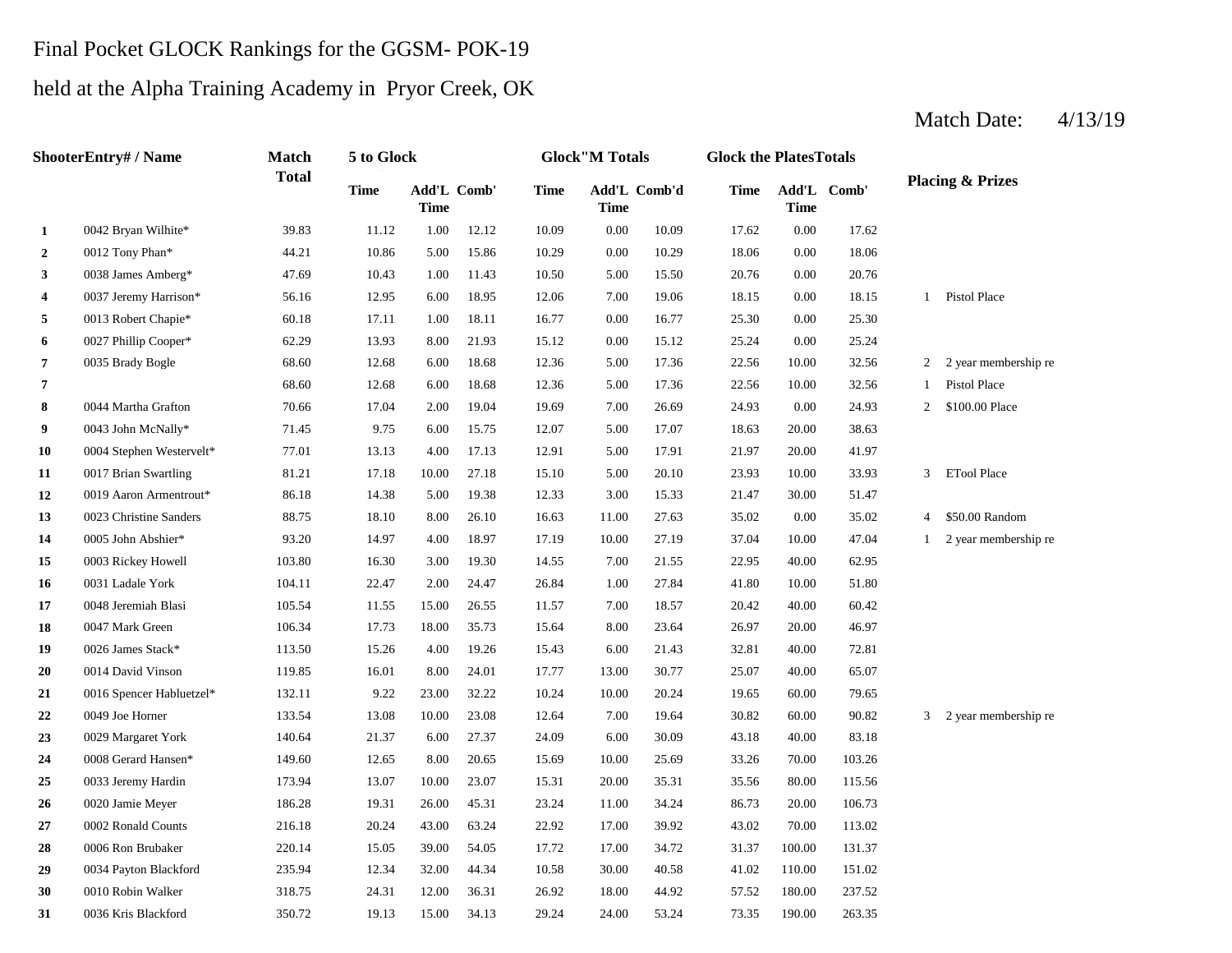#### **Final Team Rankings for the GGSM- POK-19**

### **held at the Alpha Training Academy in Pryor Creek, OK**

| <b>GLOCK Girls Side Match</b> |  |  |  |
|-------------------------------|--|--|--|
|-------------------------------|--|--|--|

| Standing | Score  | <b>Team Name</b> | <b>Team Members</b>                                |
|----------|--------|------------------|----------------------------------------------------|
|          | 346.69 | TWAW NE TEXAS    | Margaret York, Jaime Langworthy, Christine Sanders |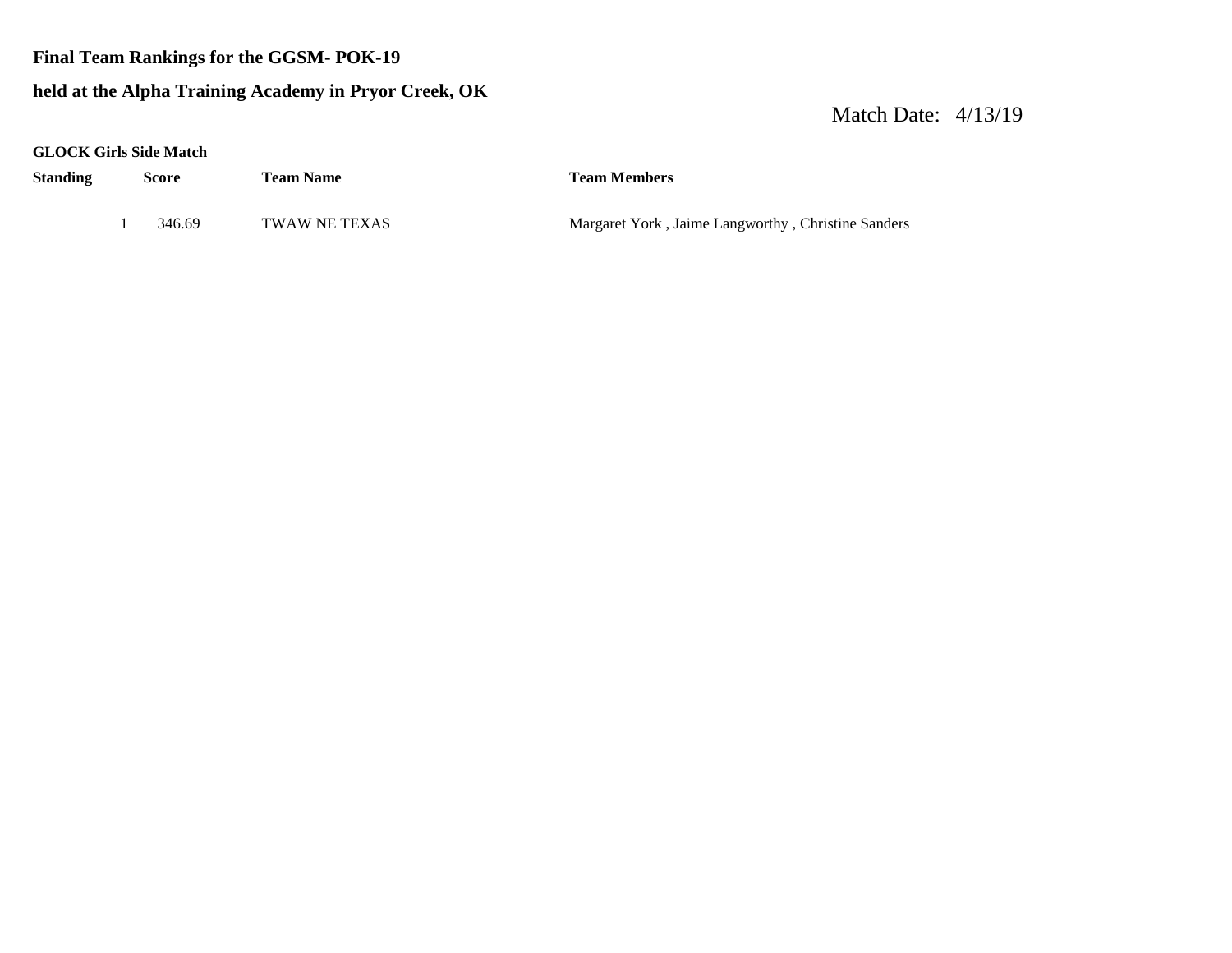**The following scores have not been included in the above results due to administrative issues or scoring errors Please call the GSSF office (770) 437-4718 as soon as possible for further clarification. Thank you.**

**Shooters who did not finish the match...**

#### **Shooters who did not show**

- 1 0018 **1** Gale Tynefield\*
- 2 0001 **2** Troy Hamm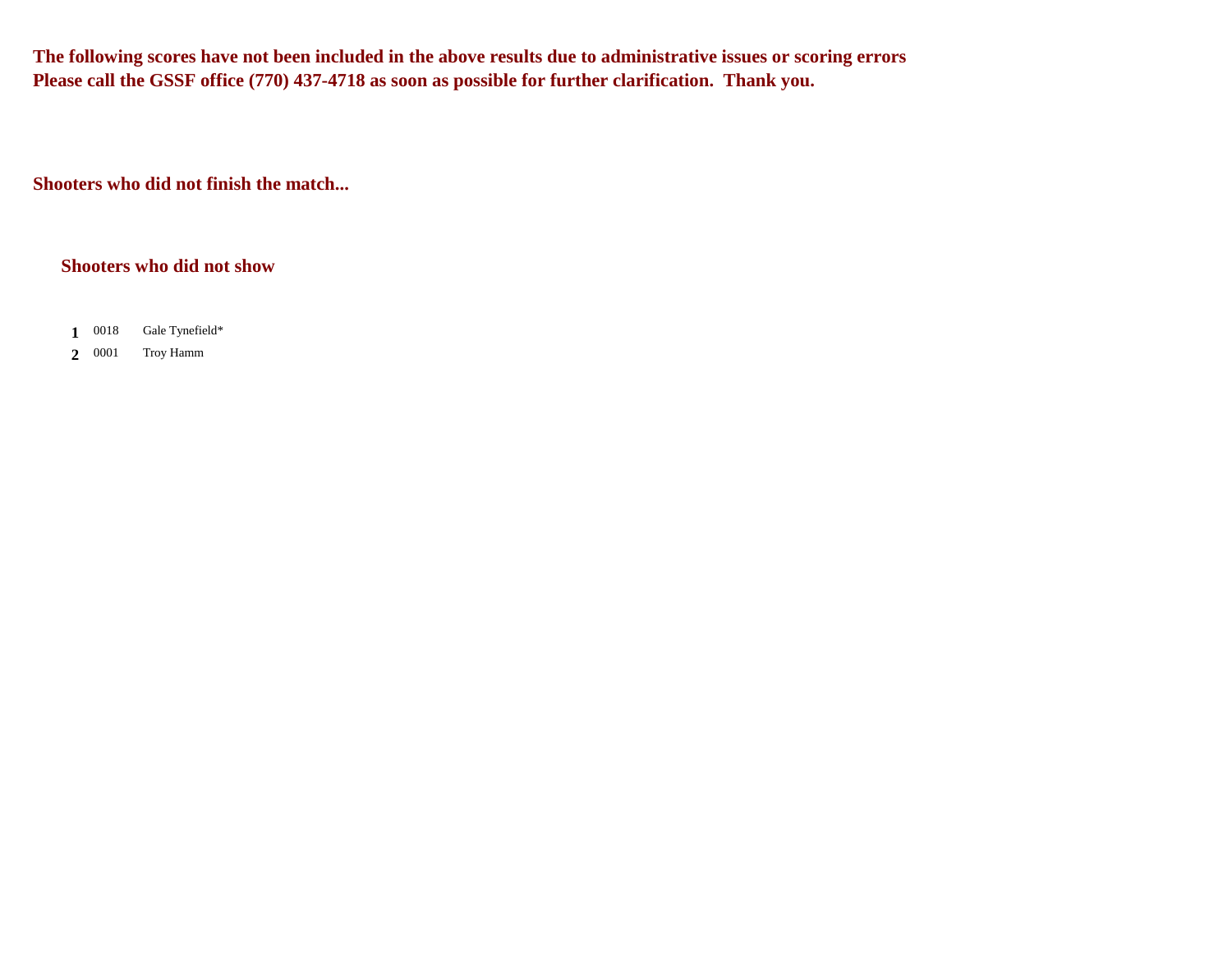### Final Civilian Rankings for the The Sooner Classic VII

## held at the Alpha Training Academy in Pryor Creek, OK

|                | ShooterEntry# / Name   | Match        | 5 to Glock |                            |       | Glock"M |             |              | <b>Glock the PlatesTotals</b> |                     |       |              |                             |                            |
|----------------|------------------------|--------------|------------|----------------------------|-------|---------|-------------|--------------|-------------------------------|---------------------|-------|--------------|-----------------------------|----------------------------|
|                | 0196 Kyle Fender       | <b>Total</b> | Time       | <b>Add'L Comb'</b><br>Time |       | Time    | <b>Time</b> | Add'L Comb'd | Time                          | Add'L Comb'<br>Time |       |              | <b>Placing &amp; Prizes</b> | <b>Categories</b>          |
| $\mathbf{1}$   |                        | 48.34        | 15.06      | 5.00                       | 20.06 | 13.33   | 2.00        | 15.33        | 12.95                         | $0.00\,$            | 12.95 | $\mathbf{1}$ | Pistol Place                |                            |
| $\overline{2}$ | 0016 Rickey Howell     | 63.70        | 21.98      | 2.00                       | 23.98 | 19.90   | 4.00        | 23.90        | 15.82                         | 0.00                | 15.82 | 2            | 100 Place                   | Senior                     |
| $\mathbf{2}$   |                        | 63.70        | 21.98      | 2.00                       | 23.98 | 19.90   | 4.00        | 23.90        | 15.82                         | 0.00                | 15.82 |              | 75 Senior                   | Senior                     |
| 3              | 0150 Brady Bogle       | 65.08        | 16.63      | 7.00                       | 23.63 | 13.76   | 8.00        | 21.76        | 19.69                         | 0.00                | 19.69 | 3            | 75 Place                    |                            |
| 4              | 0008 Michael Tighe     | 77.07        | 25.75      | 3.00                       | 28.75 | 22.72   | 5.00        | 27.72        | 20.60                         | $0.00\,$            | 20.60 |              |                             | Senior                     |
| 5              | 0233 Mark Green        | 78.94        | 26.51      | 6.00                       | 32.51 | 20.84   | 6.00        | 26.84        | 19.59                         | $0.00\,$            | 19.59 |              |                             |                            |
| 6              | 0063 Ken McLemore      | 78.99        | 23.59      | 7.00                       | 30.59 | 22.25   | 6.00        | 28.25        | 20.15                         | 0.00                | 20.15 |              |                             |                            |
| 7              | 0237 Jeremiah Blasi    | 84.79        | 16.61      | 18.00                      | 34.61 | 15.43   | 9.00        | 24.43        | 25.75                         | 0.00                | 25.75 |              | 4 Pistol Membership Pr      |                            |
| 8              | 0093 Brian Swartling   | 92.38        | 25.89      | 12.00                      | 37.89 | 22.44   | 8.00        | 30.44        | 24.05                         | 0.00                | 24.05 |              |                             |                            |
| 9              | 0128 Skyler Vinyard    | 101.62       | 20.59      | 21.00                      | 41.59 | 15.09   | 23.00       | 38.09        | 21.94                         | 0.00                | 21.94 |              |                             |                            |
| 10             | 0109 Lisa Supon        | 101.69       | 35.21      | 6.00                       | 41.21 | 29.66   | 1.00        | 30.66        | 29.82                         | 0.00                | 29.82 |              | 75 Adult Female             | Adult Female, Senior       |
| 11             | 0015 Steven Foreman    | 103.19       | 30.48      | 10.00                      | 40.48 | 23.84   | 13.00       | 36.84        | 25.87                         | 0.00                | 25.87 |              |                             | Senior                     |
| 12             | 0146 Jess Smith        | 104.67       | 23.67      | 16.00                      | 39.67 | 23.08   | 14.00       | 37.08        | 27.92                         | 0.00                | 27.92 |              | 75 Super Senior             | Super Senior               |
| 13             | 0080 David Vinson      | 108.93       | 27.30      | 19.00                      | 46.30 | 27.49   | 7.00        | 34.49        | 28.14                         | 0.00                | 28.14 |              |                             |                            |
| 14             | 0040 Donna Cramer      | 109.33       | 25.04      | 20.00                      | 45.04 | 24.82   | 10.00       | 34.82        | 29.47                         | 0.00                | 29.47 |              |                             | Adult Female, Super Senior |
| 15             | 0236 Ethan Harrison    | 113.70       | 30.64      | 5.00                       | 35.64 | 30.35   | 10.00       | 40.35        | 37.71                         | 0.00                | 37.71 |              | 75 Junior Male              | Junior Male                |
| 16             | 0160 Javis McGee       | 119.75       | 17.31      | 40.00                      | 57.31 | 16.27   | 24.00       | 40.27        | 22.17                         | 0.00                | 22.17 |              |                             |                            |
| 17             | 0205 Robert Barbi      | 122.72       | 19.69      | 27.00                      | 46.69 | 18.12   | 30.00       | 48.12        | 27.91                         | 0.00                | 27.91 |              |                             | Super Senior               |
| 18             | 0183 Jamie Meyer       | 123.31       | 34.31      | 12.00                      | 46.31 | 26.77   | 6.00        | 32.77        | 44.23                         | 0.00                | 44.23 |              | 50 Random                   | <b>Adult Female</b>        |
| 19             | 0139 Ladale York       | 124.99       | 38.53      | 11.00                      | 49.53 | 34.32   | 2.00        | 36.32        | 39.14                         | 0.00                | 39.14 |              |                             | Super Senior               |
| 20             | 0232 Samanatha Black   | 127.83       | 29.70      | 16.00                      | 45.70 | 26.62   | 17.00       | 43.62        | 38.51                         | 0.00                | 38.51 |              |                             | <b>Adult Female</b>        |
| 21             | 0113 Christine Sanders | 128.09       | 31.38      | 12.00                      | 43.38 | 31.89   | 12.00       | 43.89        | 40.82                         | 0.00                | 40.82 |              |                             | Adult Female, Senior       |
| 22             | 0036 Ron Brubaker      | 131.59       | 24.69      | 11.00                      | 35.69 | 23.48   | 13.00       | 36.48        | 29.42                         | 30.00               | 59.42 |              | 2 year membership rea       |                            |
| 23             | 0115 Marty Ferrell     | 132.53       | 21.45      | 40.00                      | 61.45 | 18.76   | 20.00       | 38.76        | 32.32                         | 0.00                | 32.32 |              |                             |                            |
| 24             | 0132 Justin Smith      | 132.99       | 26.25      | 23.00                      | 49.25 | 20.43   | 22.00       | 42.43        | 31.31                         | 10.00               | 41.31 |              |                             |                            |
| 25             | 0142 Richard Uht       | 137.37       | 16.43      | 31.00                      | 47.43 | 13.80   | 27.00       | 40.80        | 29.14                         | 20.00               | 49.14 |              |                             |                            |
| 26             | 0184 Chase Sparks      | 145.06       | 23.52      | 15.00                      | 38.52 | 24.49   | 22.00       | 46.49        | 30.05                         | 30.00               | 60.05 |              |                             |                            |
| 27             | 0172 Andrew McKellar   | 146.19       | 21.78      | 36.00                      | 57.78 | 24.02   | 16.00       | 40.02        | 28.39                         | 20.00               | 48.39 |              |                             |                            |
| 28             | 0136 Margaret York     | 151.33       | 38.32      | 28.00                      | 66.32 | 35.07   | 8.00        | 43.07        | 41.94                         | 0.00                | 41.94 |              |                             | Adult Female, Super Senior |
| 29             | 0241 Enoch Blasi       | 166.67       | 33.87      | 36.00                      | 69.87 | 26.49   | 6.00        | 32.49        | 34.31                         | 30.00               | 64.31 |              |                             | Junior Male                |
| 30             | 0163 Mike Vinson       | 168.54       | 29.02      | 24.00                      | 53.02 | 24.13   | 30.00       | 54.13        | 51.39                         | 10.00               | 61.39 |              |                             |                            |
| 31             | 0225 Edwin Martens     | 170.23       | 22.63      | 47.00                      | 69.63 | 24.08   | 50.00       | 74.08        | 26.52                         | 0.00                | 26.52 |              |                             | Senior                     |
| 32             | 0168 Levi Chambers     | 179.34       | 16.56      | 25.00                      | 41.56 | 17.46   | 21.00       | 38.46        | 39.32                         | 60.00               | 99.32 |              |                             |                            |
| 33             | 0023 Jerry Moyer Jr.   | 185.40       | 41.40      | 22.00                      | 63.40 | 31.25   | 46.00       | 77.25        | 44.75                         | 0.00                | 44.75 |              | 50 Random                   | Senior                     |
| 34             | 0010 Ronald Counts     | 186.74       | 27.85      | 30.00                      | 57.85 | 35.58   | 22.00       | 57.58        | 51.31                         | 20.00               | 71.31 |              |                             | Senior                     |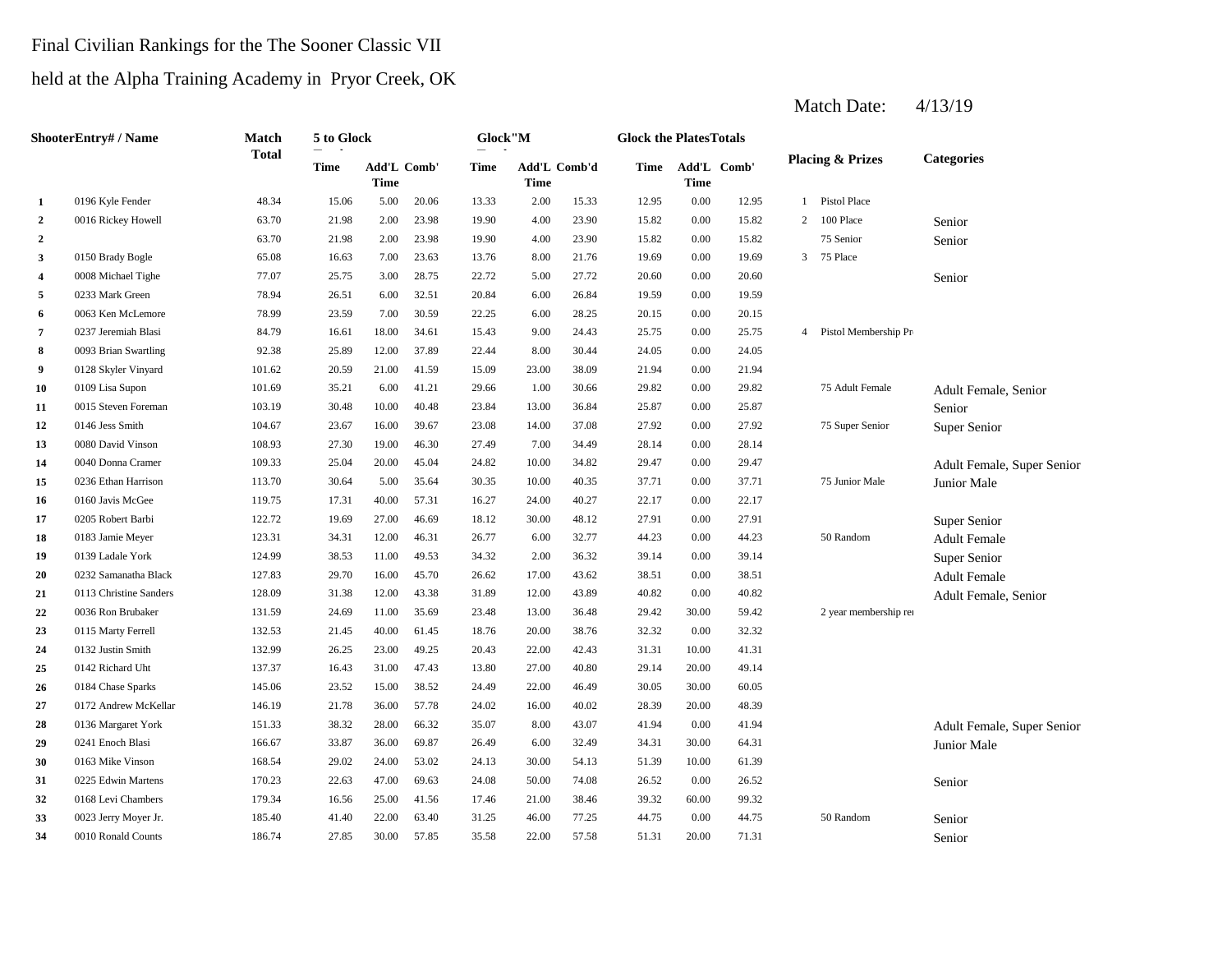|    | <b>ShooterEntry#/Name</b> | <b>Match</b> | 5 to Glock |                            |        | Glock"M |        |              | <b>Glock the Plates Totals</b> |        |             |                             |                            |
|----|---------------------------|--------------|------------|----------------------------|--------|---------|--------|--------------|--------------------------------|--------|-------------|-----------------------------|----------------------------|
|    |                           | <b>Total</b> | Time       | <b>Add'L Comb'</b><br>Time |        | Time    | Time   | Add'L Comb'd | Time                           | Time   | Add'L Comb' | <b>Placing &amp; Prizes</b> | <b>Categories</b>          |
| 35 | 0174 Alan Harbin          | 188.64       | 33.10      | 24.00                      | 57.10  | 33.77   | 28.00  | 61.77        | 59.77                          | 10.00  | 69.77       |                             | Senior                     |
| 36 | 0207 Barbara Jensen       | 197.01       | 25.56      | 53.00                      | 78.56  | 24.10   | 54.00  | 78.10        | 40.35                          | 0.00   | 40.35       | 50 Random                   | Adult Female, Super Senior |
| 37 | 0001 Dick Polk            | 199.70       | 45.20      | 36.00                      | 81.20  | 38.98   | 22.00  | 60.98        | 57.52                          | 0.00   | 57.52       |                             | Super Senior               |
| 38 | 0041 Jeff Cramer          | 218.78       | 30.00      | 18.00                      | 48.00  | 25.04   | 27.00  | 52.04        | 48.74                          | 70.00  | 118.74      |                             | Senior                     |
| 39 | 0158 Danny Mullins        | 230.00       | 21.24      | 69.00                      | 90.24  | 22.03   | 39.00  | 61.03        | 58.73                          | 20.00  | 78.73       |                             |                            |
| 40 | 0186 Payton Blackford     | 232.45       | 18.85      | 25.00                      | 43.85  | 13.58   | 46.00  | 59.58        | 49.02                          | 80.00  | 129.02      |                             |                            |
| 41 | 0111 Jim Supon            | 274.43       | 45.47      | 40.00                      | 85.47  | 31.60   | 75.00  | 106.60       | 62.36                          | 20.00  | 82.36       |                             | Super Senior               |
| 42 | 0203 Daniel Watters Jr.   | 350.59       | 27.53      | 61.00                      | 88.53  | 29.17   | 68.00  | 97.17        | 54.89                          | 110.00 | 164.89      |                             |                            |
| 43 | 0244 Cole Horner          | 361.32       | 29.55      | 53.00                      | 82.55  | 19.88   | 98.00  | 117.88       | 60.89                          | 100.00 | 160.89      |                             |                            |
| 44 | 0201 JoEllen Amberg       | 412.88       | 51.67      | 30.00                      | 81.67  | 61.97   | 82.00  | 143.97       | 67.24                          | 120.00 | 187.24      |                             | <b>Adult Female</b>        |
| 45 | 0190 Kris Blackford       | 422.58       | 53.16      | 51.00                      | 104.16 | 41.73   | 21.00  | 62.73        | 135.69                         | 120.00 | 255.69      |                             | Senior                     |
| 46 | 0086 Dawn Braley          | 471.69       | 26.67      | 108.00                     | 134.67 | 30.72   | 58.00  | 88.72        | 58.30                          | 190.00 | 248.30      |                             | <b>Adult Female</b>        |
| 47 | 0202 Cynthia Read         | 653.42       | 52.24      | 119.00                     | 171.24 | 50.66   | 107.00 | 157.66       | 114.52                         | 210.00 | 324.52      |                             | <b>Adult Female</b>        |
| 48 | 0242 Evelyn Blasi         | 1,509.97     | 299.97     | 300.00                     | 599.97 | 188.04  | 82.00  | 270.04       | 399.96                         | 240.00 | 639.96      | 75 Junior Female            | Junior Female              |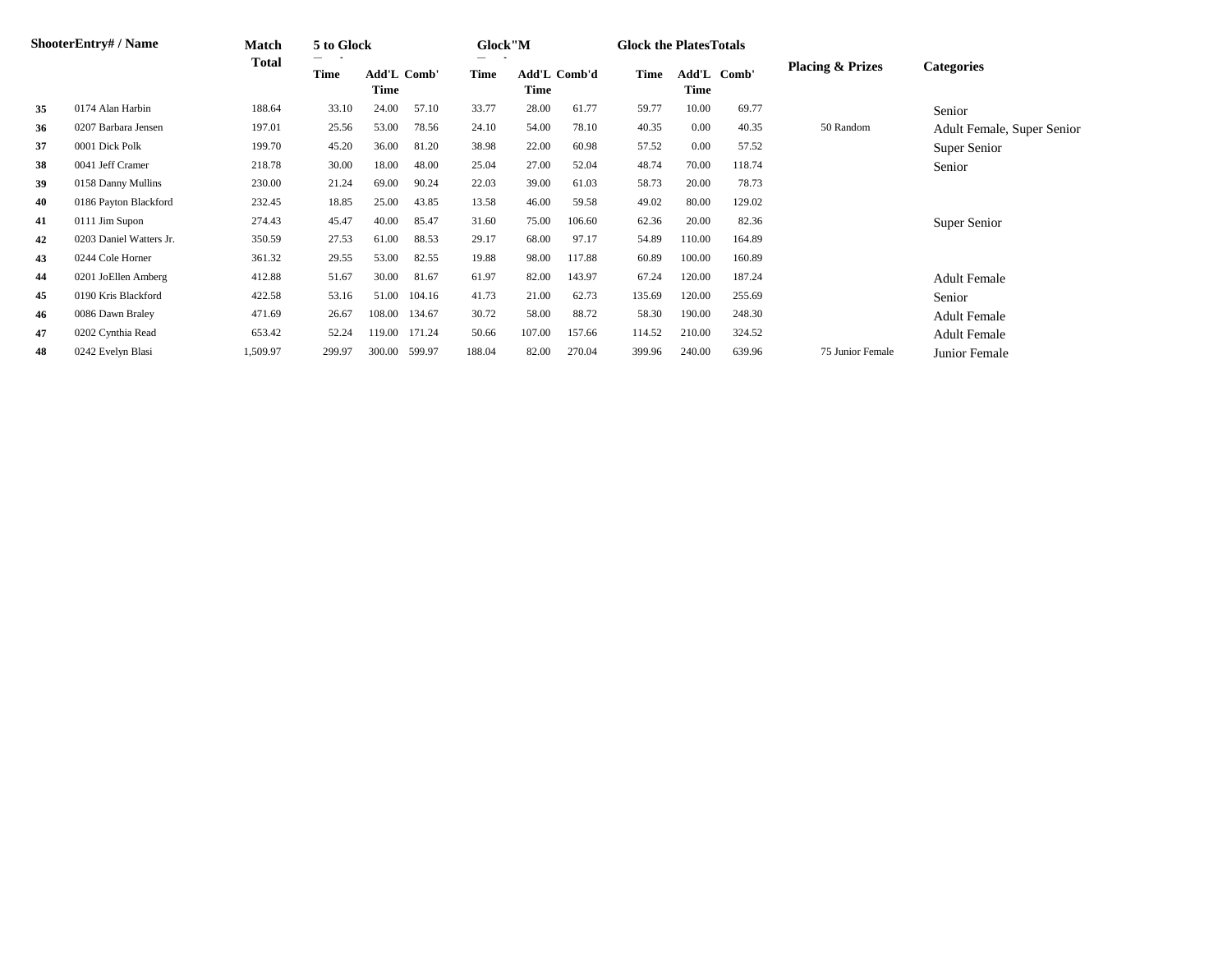### Final Competition Rankings for the The Sooner Classic VII

### held at the Alpha Training Academy in Pryor Creek, OK

|                         | ShooterEntry# / Name     | Match        | 5 to Glock  |                                   |       | Glock"M |             |              | <b>Glock the PlatesTotals</b> |          |             |                |                             |
|-------------------------|--------------------------|--------------|-------------|-----------------------------------|-------|---------|-------------|--------------|-------------------------------|----------|-------------|----------------|-----------------------------|
|                         |                          | <b>Total</b> | <b>Time</b> | <b>Add'L Comb'</b><br><b>Time</b> |       | Time    | <b>Time</b> | Add'L Comb'd | Time                          | Time     | Add'L Comb' |                | <b>Placing &amp; Prizes</b> |
| 1                       | 0227 Bryan Dover*        | 40.43        | 14.23       | 1.00                              | 15.23 | 12.15   | 2.00        | 14.15        | 11.05                         | 0.00     | 11.05       | 2              | 100 Place                   |
| $\overline{2}$          | 0197 Kyle Fender*        | 48.05        | 16.35       | 4.00                              | 20.35 | 14.24   | 1.00        | 15.24        | 12.46                         | 0.00     | 12.46       |                |                             |
| $\overline{\mathbf{3}}$ | 0217 John McNally*       | 48.89        | 14.95       | 2.00                              | 16.95 | 13.31   | 7.00        | 20.31        | 11.63                         | 0.00     | 11.63       |                |                             |
| 4                       | 0210 Bryan Wilhite*      | 51.79        | 13.40       | 6.00                              | 19.40 | 12.30   | 10.00       | 22.30        | 10.09                         | 0.00     | 10.09       | $\mathbf{1}$   | Pistol Place                |
| 5                       | 0199 James Amberg*       | 58.75        | 16.21       | 7.00                              | 23.21 | 14.89   | 3.00        | 17.89        | 17.65                         | $0.00\,$ | 17.65       |                |                             |
| 6                       | 0070 Tony Phan*          | 58.88        | 18.11       | 2.00                              | 20.11 | 16.37   | 6.00        | 22.37        | 16.40                         | 0.00     | 16.40       |                |                             |
| $\overline{7}$          | 0214 Kenneth McNally*    | 59.87        | 18.23       | 7.00                              | 25.23 | 16.87   | 4.00        | 20.87        | 13.77                         | $0.00\,$ | 13.77       |                |                             |
| 8                       | 0106 Aaron Armentrout*   | 60.89        | 16.12       | 12.00                             | 28.12 | 15.33   | 2.00        | 17.33        | 15.44                         | 0.00     | 15.44       |                |                             |
| 9                       | 0193 Jeremy Harrison*    | 63.16        | 16.12       | 14.00                             | 30.12 | 15.58   | 3.00        | 18.58        | 14.46                         | 0.00     | 14.46       |                |                             |
| 10                      | 0019 Rickey Howell       | 67.88        | 19.27       | 12.00                             | 31.27 | 17.61   | 3.00        | 20.61        | 16.00                         | 0.00     | 16.00       | $\mathbf{1}$   | Pistol Place                |
| 11                      | 0151 Brady Bogle         | 70.08        | 17.06       | 5.00                              | 22.06 | 14.37   | 5.00        | 19.37        | 18.65                         | 10.00    | 28.65       | $\overline{c}$ | 100 Place                   |
| 12                      | 0064 Ken McLemore        | 72.05        | 24.32       | 8.00                              | 32.32 | 19.64   | 0.00        | 19.64        | 20.09                         | 0.00     | 20.09       | 3              | 75 Place                    |
| 12                      |                          | 72.05        | 24.32       | 8.00                              | 32.32 | 19.64   | 0.00        | 19.64        | 20.09                         | 0.00     | 20.09       |                | 50 Random                   |
| 13                      | 0028 Stephen Westervelt* | 72.23        | 18.94       | 10.00                             | 28.94 | 16.28   | 12.00       | 28.28        | 15.01                         | 0.00     | 15.01       |                |                             |
| 14                      | 0173 Andrew McKellar     | 73.29        | 19.57       | 3.00                              | 22.57 | 17.80   | 6.00        | 23.80        | 26.92                         | 0.00     | 26.92       |                |                             |
| 15                      | 0059 Paul Dillon*        | 73.49        | 16.22       | 14.00                             | 30.22 | 14.43   | 14.00       | 28.43        | 14.84                         | 0.00     | 14.84       |                | 50 Random                   |
| 16                      | 0076 Robert Chapie*      | 80.26        | 27.31       | 5.00                              | 32.31 | 21.75   | 3.00        | 24.75        | 23.20                         | 0.00     | 23.20       |                |                             |
| 17                      | 0234 Mark Green          | 80.69        | 24.98       | 1.00                              | 25.98 | 17.87   | 19.00       | 36.87        | 17.84                         | $0.00\,$ | 17.84       |                |                             |
| 18                      | 0171 Colby Markham       | 82.91        | 23.68       | 1.00                              | 24.68 | 18.60   | 21.00       | 39.60        | 18.63                         | 0.00     | 18.63       |                |                             |
| 19                      | 0129 Skyler Vinyard      | 84.37        | 18.42       | 12.00                             | 30.42 | 15.58   | 16.00       | 31.58        | 22.37                         | 0.00     | 22.37       |                |                             |
| 20                      | 0009 Michael Tighe       | 86.79        | 26.10       | 7.00                              | 33.10 | 24.74   | 3.00        | 27.74        | 25.95                         | 0.00     | 25.95       |                |                             |
| 21                      | 0122 James Stack*        | 88.91        | 21.14       | 14.00                             | 35.14 | 20.39   | 6.00        | 26.39        | 27.38                         | 0.00     | 27.38       |                |                             |
| 22                      | 0089 Spencer Habluetzel* | 89.23        | 15.59       | 25.00                             | 40.59 | 14.63   | 16.00       | 30.63        | 18.01                         | 0.00     | 18.01       |                |                             |
| 23                      | 0117 Marty Ferrell       | 90.29        | 19.59       | 15.00                             | 34.59 | 15.90   | 17.00       | 32.90        | 22.80                         | 0.00     | 22.80       |                |                             |
| 24                      | 0100 Gale Tynefield*     | 90.88        | 19.21       | 19.00                             | 38.21 | 14.62   | 19.00       | 33.62        | 19.05                         | 0.00     | 19.05       |                |                             |
| 25                      | 0034 John Abshier*       | 91.07        | 26.53       | 5.00                              | 31.53 | 25.66   | 5.00        | 30.66        | 28.88                         | 0.00     | 28.88       |                |                             |
| 26                      | 0159 Jaime Langworthy    | 92.22        | 17.82       | 16.00                             | 33.82 | 18.03   | 11.00       | 29.03        | 29.37                         | 0.00     | 29.37       |                | 2 year membership rea       |
| 27                      | 0084 Terrence Braley     | 93.35        | 27.46       | 10.00                             | 37.46 | 24.72   | 3.00        | 27.72        | 28.17                         | 0.00     | 28.17       |                |                             |
| 28                      | 0013 Charles McMahan     | 102.25       | 20.61       | 5.00                              | 25.61 | 21.23   | 27.00       | 48.23        | 28.41                         | 0.00     | 28.41       |                | 2 year membership rea       |
| 29                      | 0239 Jeremiah Blasi      | 107.53       | 18.66       | 7.00                              | 25.66 | 14.23   | 41.00       | 55.23        | 26.64                         | 0.00     | 26.64       |                |                             |
| 30                      | 0206 Robert Barbi        | 112.54       | 19.85       | 32.00                             | 51.85 | 18.06   | 15.00       | 33.06        | 27.63                         | 0.00     | 27.63       |                |                             |
| 31                      | 0143 Richard Uht         | 118.46       | 16.50       | 9.00                              | 25.50 | 14.92   | 31.00       | 45.92        | 27.04                         | 20.00    | 47.04       |                |                             |
| 32                      | 0038 Ron Brubaker        | 130.00       | 33.15       | 22.00                             | 55.15 | 15.25   | 32.00       | 47.25        | 27.60                         | 0.00     | 27.60       |                |                             |
| 33                      | 0011 Ronald Counts       | 135.83       | 28.63       | 31.00                             | 59.63 | 26.87   | 14.00       | 40.87        | 35.33                         | 0.00     | 35.33       |                |                             |
| 34                      | 0179 Jamie Meyer         | 137.16       | 33.23       | 16.00                             | 49.23 | 27.37   | 15.00       | 42.37        | 45.56                         | 0.00     | 45.56       |                |                             |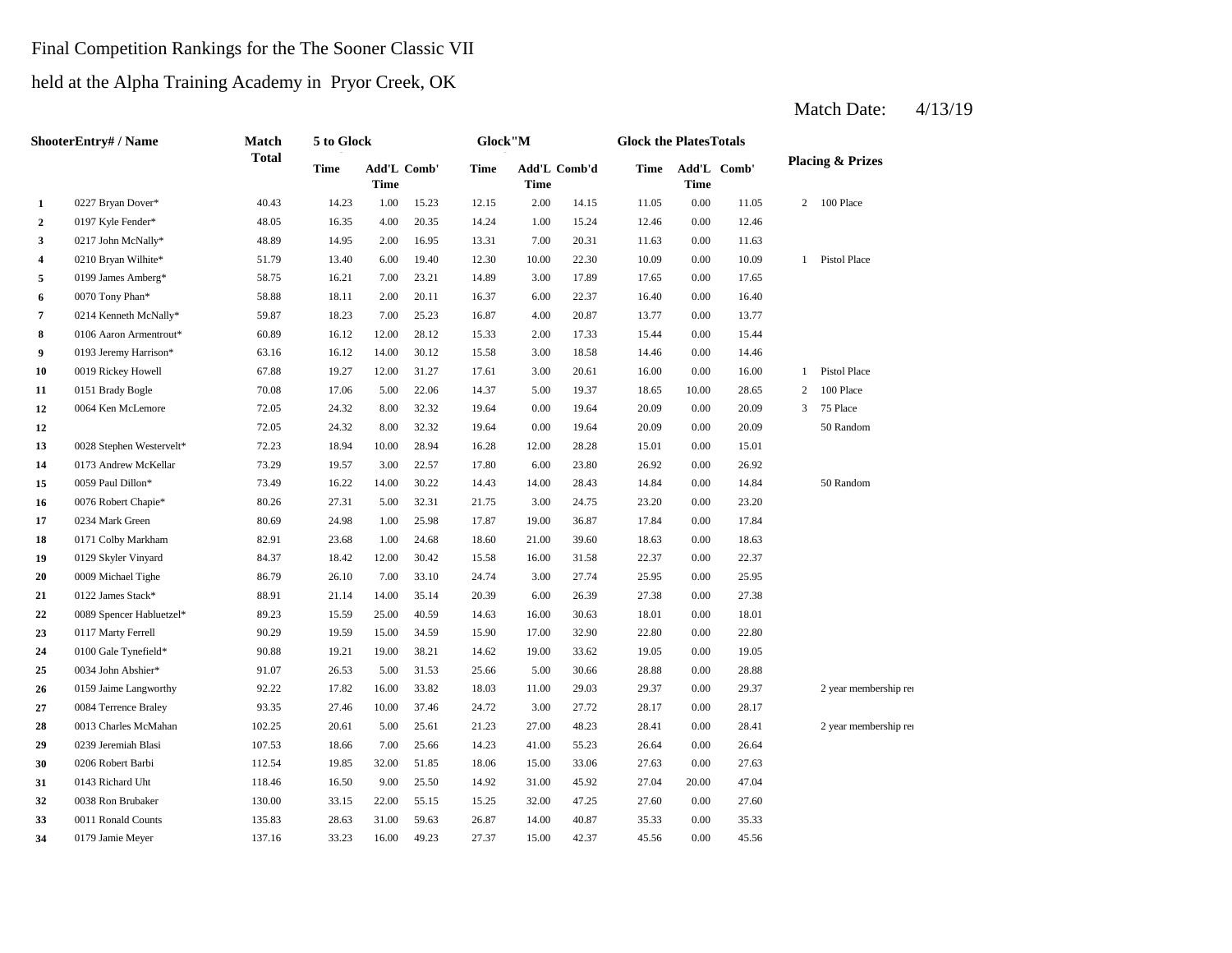|    | <b>ShooterEntry#/Name</b> | <b>Match</b> | 5 to Glock |                            |       | Glock"M |        |                     | <b>Glock the PlatesTotals</b> |       |             |                             |
|----|---------------------------|--------------|------------|----------------------------|-------|---------|--------|---------------------|-------------------------------|-------|-------------|-----------------------------|
|    |                           | <b>Total</b> | Time       | <b>Add'L Comb'</b><br>Time |       | Time    | Time   | <b>Add'L Comb'd</b> | Time                          | Time  | Add'L Comb' | <b>Placing &amp; Prizes</b> |
| 35 | 0135 Megan Pfeiffer       | 139.46       | 50.85      | 13.00                      | 63.85 | 38.84   | 6.00   | 44.84               | 30.77                         | 0.00  | 30.77       |                             |
| 36 | 0147 Jess Smith           | 141.98       | 25.11      | 21.00                      | 46.11 | 23.71   | 20.00  | 43.71               | 42.16                         | 10.00 | 52.16       |                             |
| 37 | 0137 Margaret York        | 160.04       | 38.76      | 34.00                      | 72.76 | 35.06   | 11.00  | 46.06               | 41.22                         | 0.00  | 41.22       |                             |
| 38 | 0188 Payton Blackford     | 168.58       | 12.64      | 25.00                      | 37.64 | 13.62   | 18.00  | 31.62               | 49.32                         | 50.00 | 99.32       |                             |
| 39 | 0024 Jerry Moyer Jr.      | 190.24       | 33.85      | 45.00                      | 78.85 | 34.88   | 32.00  | 66.88               | 44.51                         | 0.00  | 44.51       |                             |
| 40 | 0140 Ladale York          | 194.55       | 30.66      | 53.00                      | 83.66 | 43.49   | 26.00  | 69.49               | 41.40                         | 0.00  | 41.40       |                             |
| 41 | 0175 Alan Harbin          | 213.56       | 34.45      | 19.00                      | 53.45 | 32.82   | 40.00  | 72.82               | 57.29                         | 30.00 | 87.29       |                             |
| 42 | 0165 Leonard Berbee       | 232.33       | 56.67      | 35.00                      | 91.67 | 36.24   | 21.00  | 57.24               | 73.42                         | 10.00 | 83.42       |                             |
| 43 | 0223 Kemit Grafton        | 279.47       | 20.44      | 73.00                      | 93.44 | 19.84   | 119.00 | 138.84              | 37.19                         | 10.00 | 47.19       |                             |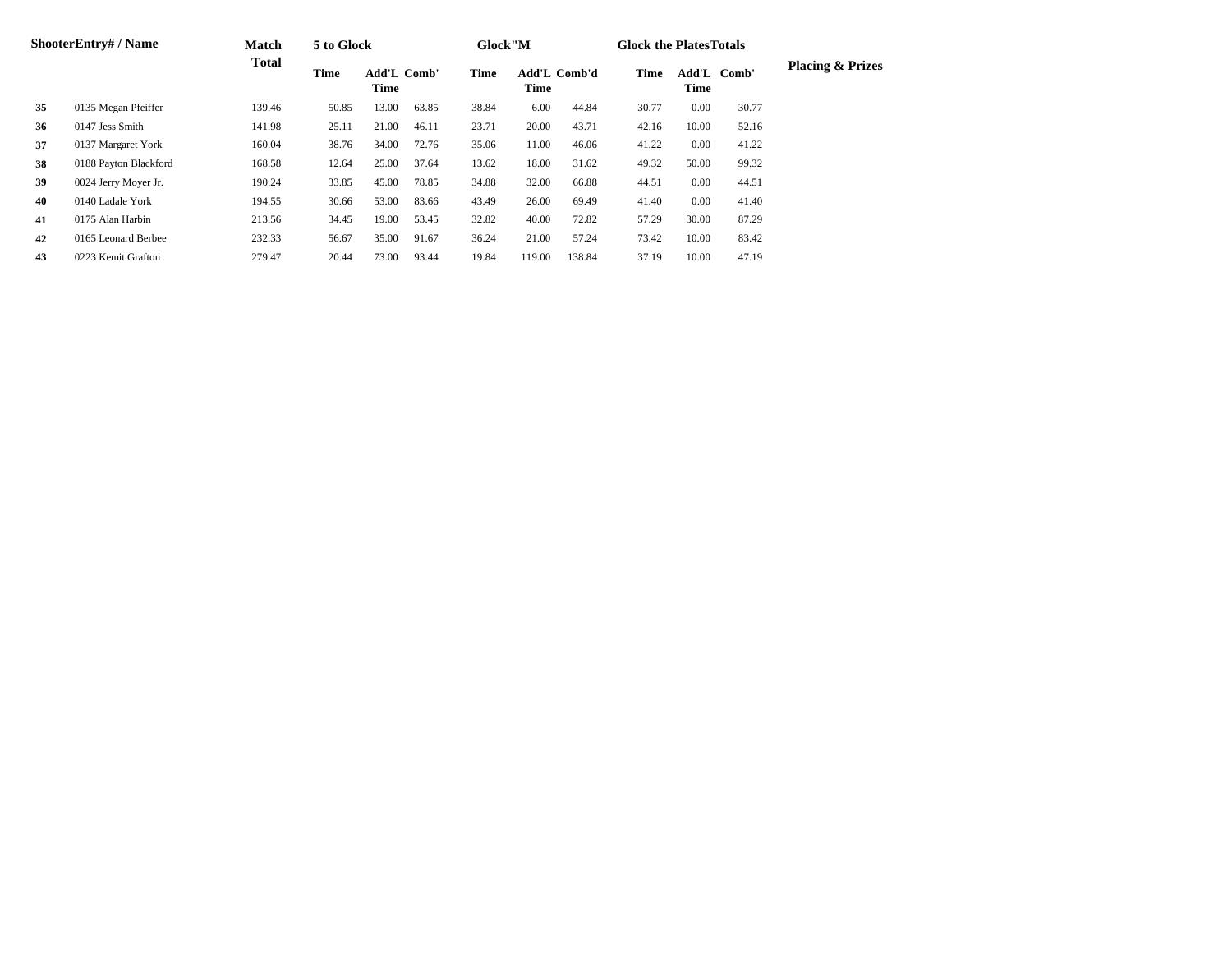### Final Guardian Rankings for the The Sooner Classic VII

### held at the Alpha Training Academy in Pryor Creek, OK

| <b>ShooterEntry#/Name</b> | Match                 | 5 to Glock   |       |                            | Glock"M |       |                             | <b>Glock the Plates Totals</b> |       |                     |        |                |                             |                   |
|---------------------------|-----------------------|--------------|-------|----------------------------|---------|-------|-----------------------------|--------------------------------|-------|---------------------|--------|----------------|-----------------------------|-------------------|
|                           |                       | <b>Total</b> | Time  | <b>Add'L Comb'</b><br>Time |         | Time  | <b>Add'L Comb'd</b><br>Time |                                | Time  | Add'L Comb'<br>Time |        |                | <b>Placing &amp; Prizes</b> | <b>Categories</b> |
| 1                         | 0082 Terrence Braley  | 82.78        | 27.34 | 1.00                       | 28.34   | 24.83 | 1.00                        | 25.83                          | 28.61 | 0.00                | 28.61  |                | Pistol Place                |                   |
| $\overline{2}$            | 0170 Colby Markham    | 86.33        | 23.34 | 20.00                      | 43.34   | 20.83 | 4.00                        | 24.83                          | 18.16 | 0.00                | 18.16  | $\overline{2}$ | <b>Etool Place</b>          |                   |
| $\mathbf{3}$              | 0055 Phillip Parr     | 93.39        | 23.10 | 1.00                       | 24.10   | 22.30 | 21.00                       | 43.30                          | 25.99 | 0.00                | 25.99  | 3              | Knife Place                 | Senior            |
| 3                         |                       | 93.39        | 23.10 | 1.00                       | 24.10   | 22.30 | 21.00                       | 43.30                          | 25.99 | $0.00\,$            | 25.99  |                | 75 Senior                   | Senior            |
| $\overline{\mathbf{4}}$   | 0243 Joe Horner       | 98.29        | 17.86 | 20.00                      | 37.86   | 15.69 | 13.00                       | 28.69                          | 31.74 | 0.00                | 31.74  |                |                             |                   |
| 5                         | 0166 Michael Johnson  | 129.89       | 34.38 | 5.00                       | 39.38   | 30.35 | 25.00                       | 55.35                          | 35.16 | 0.00                | 35.16  |                | 75 Super Senior             | Super Senior      |
| -6                        | 0066 David Hyle       | 139.94       | 23.45 | 51.00                      | 74.45   | 21.02 | 15.00                       | 36.02                          | 29.47 | $0.00\,$            | 29.47  |                |                             | Senior            |
| $\overline{7}$            | 0052 Virgil Walker Jr | 141.20       | 26.87 | 24.00                      | 50.87   | 24.72 | 8.00                        | 32.72                          | 57.61 | 0.00                | 57.61  |                |                             | Super Senior      |
| 8                         | 0114 Paula Hengel     | 191.00       | 34.14 | 38.00                      | 72.14   | 27.62 | 14.00                       | 41.62                          | 57.24 | 20.00               | 77.24  |                | 75 Guardian Female          | Guardian Female   |
| 9                         | 0222 Kemit Grafton    | 191.97       | 19.81 | 34.00                      | 53.81   | 17.68 | 67.00                       | 84.68                          | 33.48 | 20.00               | 53.48  |                |                             | Super Senior      |
| 10                        | 0224 Sonia Fernandez  | 540.73       | 29.39 | 44.00                      | 73.39   | 25.75 | 130.00                      | 155.75                         | 71.59 | 240.00              | 311.59 |                | <b>Pistol Random</b>        | Guardian Female   |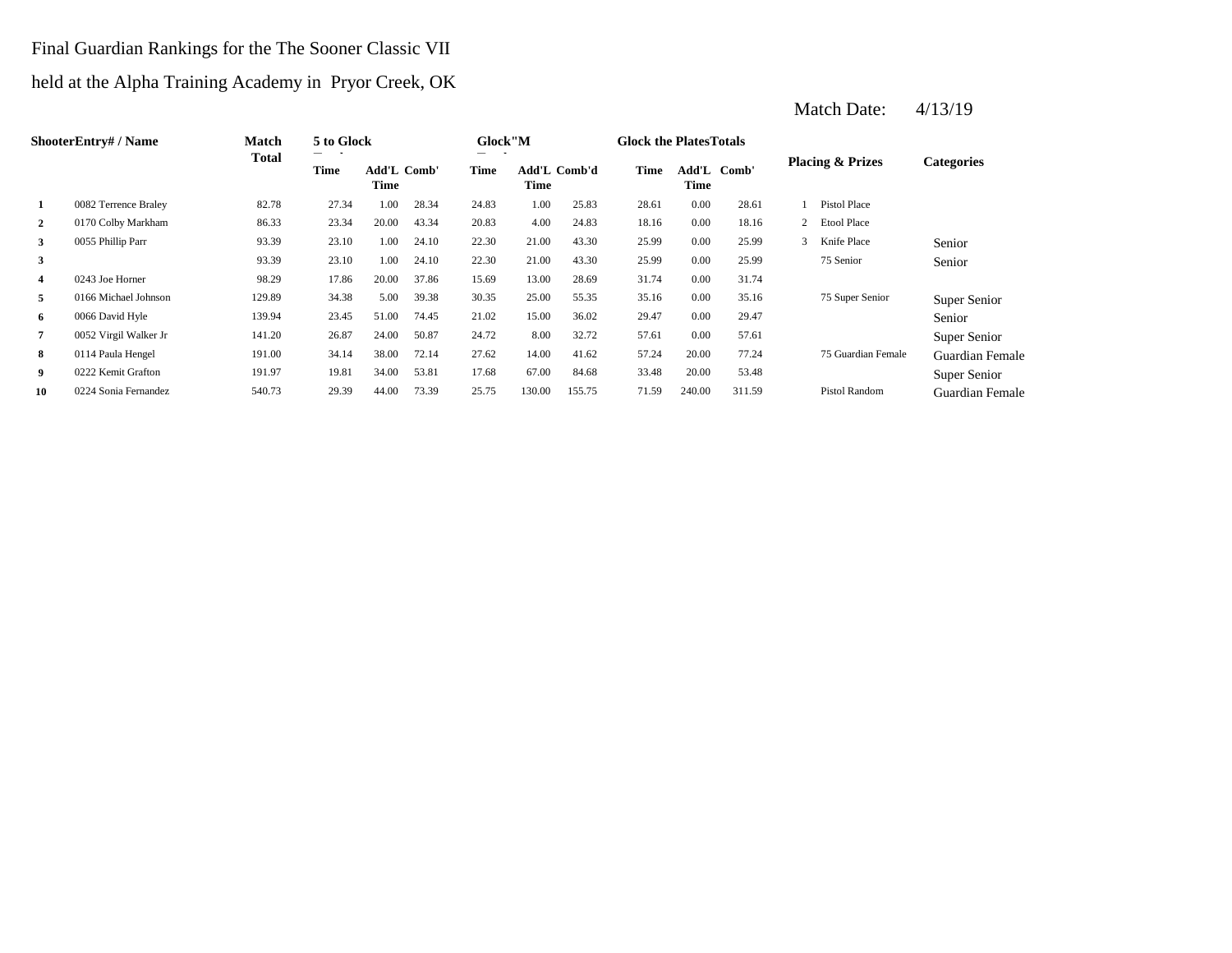#### Final Heavy Metal Rankings for the The Sooner Classic VII

### held at the Alpha Training Academy in Pryor Creek, OK

|              | <b>ShooterEntry# / Name</b> | Match        | 5 to Glock  |                     |       | Glock"M     |       |              | <b>Glock the PlatesTotals</b> |             |             |   |                             |
|--------------|-----------------------------|--------------|-------------|---------------------|-------|-------------|-------|--------------|-------------------------------|-------------|-------------|---|-----------------------------|
|              |                             | <b>Total</b> | <b>Time</b> | Add'L Comb'<br>Time |       | <b>Time</b> | Time  | Add'L Comb'd | Time                          | <b>Time</b> | Add'L Comb' |   | <b>Placing &amp; Prizes</b> |
| $\mathbf{1}$ | 0230 Bryan Dover*           | 49.08        | 15.27       | 5.00                | 20.27 | 12.92       | 4.00  | 16.92        | 11.89                         | 0.00        | 11.89       |   |                             |
| $\mathbf{2}$ | 0213 Bryan Wilhite*         | 49.16        | 14.95       | 3.00                | 17.95 | 13.08       | 5.00  | 18.08        | 13.13                         | 0.00        | 13.13       |   |                             |
| 3            | 0200 James Amberg*          | 54.67        | 17.43       | 3.00                | 20.43 | 15.49       | 1.00  | 16.49        | 17.75                         | 0.00        | 17.75       |   | Pistol Place                |
| 4            | 0073 Tony Phan*             | 60.09        | 17.48       | 8.00                | 25.48 | 16.56       | 2.00  | 18.56        | 16.05                         | 0.00        | 16.05       |   |                             |
| 5            | 0062 Paul Dillon*           | 68.24        | 16.75       | 14.00               | 30.75 | 13.11       | 7.00  | 20.11        | 17.38                         | 0.00        | 17.38       |   |                             |
| 6            | 0051 Gerard Hansen*         | 78.94        | 18.95       | 10.00               | 28.95 | 19.06       | 10.00 | 29.06        | 20.93                         | 0.00        | 20.93       |   | 50 Random                   |
| 7            | 0022 Rickey Howell*         | 80.41        | 23.07       | 9.00                | 32.07 | 21.60       | 9.00  | 30.60        | 17.74                         | 0.00        | 17.74       |   |                             |
| 8            | 0092 Spencer Habluetzel*    | 86.73        | 16.58       | 20.00               | 36.58 | 15.56       | 16.00 | 31.56        | 18.59                         | 0.00        | 18.59       |   |                             |
| 9            | 0079 Robert Chapie*         | 87.41        | 24.00       | 13.00               | 37.00 | 21.03       | 4.00  | 25.03        | 25.38                         | 0.00        | 25.38       |   |                             |
| 10           | 0031 Stephen Westervelt*    | 90.79        | 20.85       | 14.00               | 34.85 | 21.19       | 15.00 | 36.19        | 19.75                         | 0.00        | 19.75       |   |                             |
| 11           | 0123 James Stack*           | 91.64        | 23.51       | 17.00               | 40.51 | 22.61       | 2.00  | 24.61        | 26.52                         | 0.00        | 26.52       |   |                             |
| 12           | 0103 Gale Tynefield*        | 98.44        | 19.04       | 32.00               | 51.04 | 15.71       | 15.00 | 30.71        | 16.69                         | 0.00        | 16.69       |   |                             |
| 13           | 0149 Jess Smith             | 133.98       | 27.81       | 37.00               | 64.81 | 23.24       | 7.00  | 30.24        | 38.93                         | 0.00        | 38.93       |   | \$100.00 Place              |
| 14           | 0221 Mark Hayes             | 139.04       | 36.50       | 21.00               | 57.50 | 28.78       | 20.00 | 48.78        | 32.76                         | 0.00        | 32.76       | 2 | <b>Etool Place</b>          |
| 15           | 0014 Charles McMahan        | 147.28       | 23.52       | 25.00               | 48.52 | 19.42       | 22.00 | 41.42        | 37.34                         | 20.00       | 57.34       | 3 | Knife Place                 |
| 16           | 0145 Richard Uht            | 160.01       | 16.55       | 27.00               | 43.55 | 15.85       | 42.00 | 57.85        | 28.61                         | 30.00       | 58.61       |   |                             |
| 17           | 0164 Mike Vinson            | 160.47       | 28.99       | 26.00               | 54.99 | 24.85       | 31.00 | 55.85        | 49.63                         | 0.00        | 49.63       |   |                             |
| 18           | 0134 Justin Smith           | 177.90       | 23.28       | 47.00               | 70.28 | 25.47       | 23.00 | 48.47        | 39.15                         | 20.00       | 59.15       |   | 50 Random                   |
| 19           | 0039 Ron Brubaker           | 178.82       | 26.33       | 53.00               | 79.33 | 19.98       | 20.00 | 39.98        | 39.51                         | 20.00       | 59.51       |   |                             |
| 20           | 0155 Alan Harbin            | 243.25       | 39.63       | 57.00               | 96.63 | 34.42       | 42.00 | 76.42        | 60.20                         | 10.00       | 70.20       |   | 50 Random                   |
| 21           | 0182 Jamie Meyer            | 243.58       | 36.61       | 28.00               | 64.61 | 35.85       | 26.00 | 61.85        | 87.12                         | 30.00       | 117.12      |   |                             |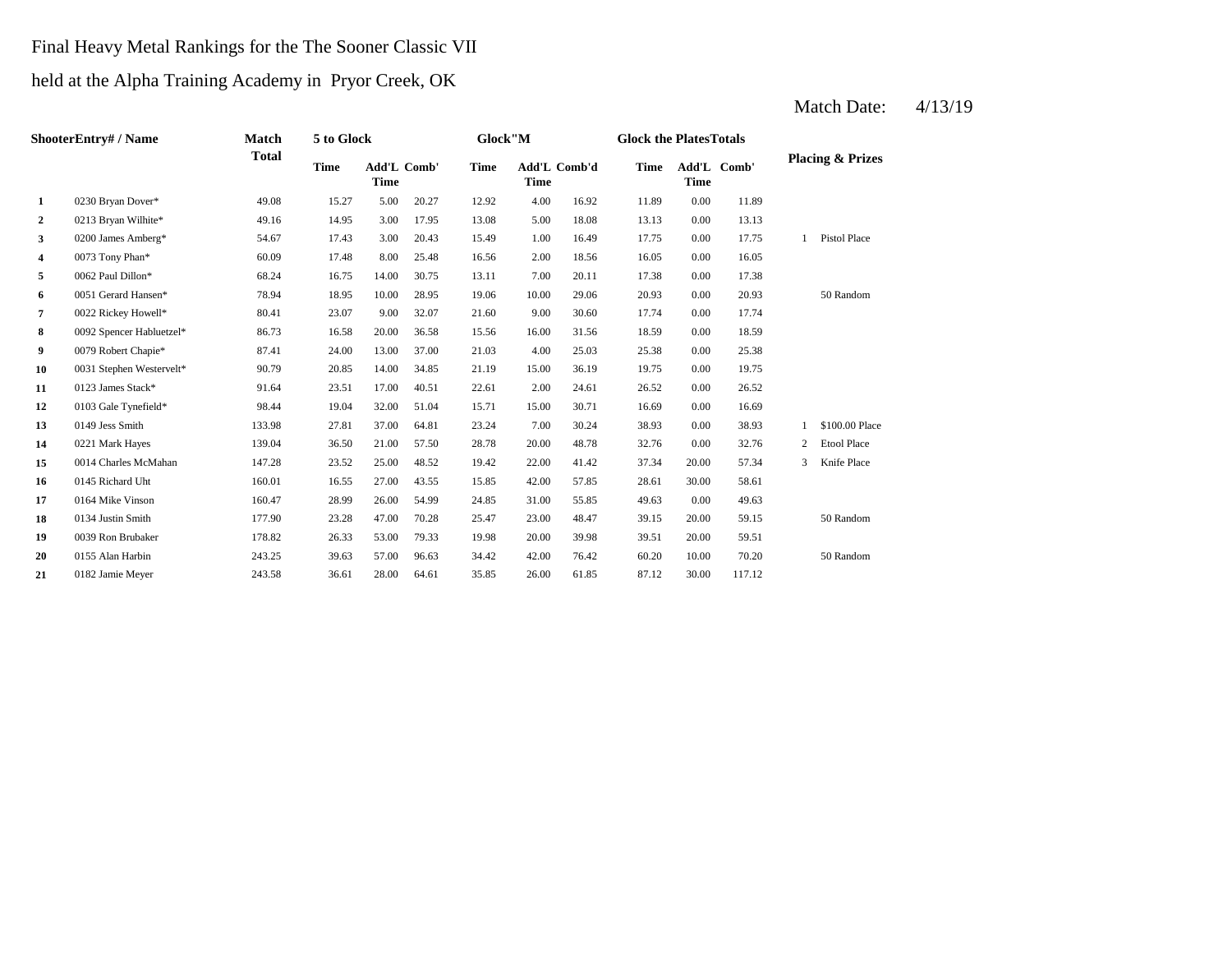### Final Major Sub Rankings for the The Sooner Classic VII

### held at the Alpha Training Academy in Pryor Creek, OK

|                | ShooterEntry#/Name       | Match        | 5 to Glock  |                            |       | Glock"M     |                      |       | <b>Glock the Plates Totals</b> |                     |        |                |                             |
|----------------|--------------------------|--------------|-------------|----------------------------|-------|-------------|----------------------|-------|--------------------------------|---------------------|--------|----------------|-----------------------------|
|                |                          | <b>Total</b> | <b>Time</b> | <b>Add'L Comb'</b><br>Time |       | <b>Time</b> | Add'L Comb'd<br>Time |       | Time                           | Add'L Comb'<br>Time |        |                | <b>Placing &amp; Prizes</b> |
| $\mathbf{1}$   | 0058 Paul Dillon*        | 39.10        | 10.27       | 0.00                       | 10.27 | 9.95        | 1.00                 | 10.95 | 17.88                          | 0.00                | 17.88  |                | Pistol Place                |
| $\overline{2}$ | 0209 Bryan Wilhite*      | 43.95        | 10.81       | 5.00                       | 15.81 | 9.27        | 3.00                 | 12.27 | 15.87                          | 0.00                | 15.87  |                |                             |
| $\mathbf{3}$   | 0069 Tony Phan*          | 45.38        | 10.42       | 3.00                       | 13.42 | 10.82       | 0.00                 | 10.82 | 21.14                          | 0.00                | 21.14  |                |                             |
| 4              | 0075 Robert Chapie*      | 59.32        | 14.38       | 2.00                       | 16.38 | 15.34       | 3.00                 | 18.34 | 24.60                          | 0.00                | 24.60  |                | 2 year membership rea       |
| 5              | 0121 James Stack*        | 62.30        | 14.48       | 3.00                       | 17.48 | 15.23       | 4.00                 | 19.23 | 25.59                          | 0.00                | 25.59  |                | 50 Random                   |
| 6              | 0018 Rickey Howell*      | 63.45        | 13.60       | 4.00                       | 17.60 | 13.24       | 1.00                 | 14.24 | 21.61                          | 10.00               | 31.61  |                |                             |
| $\overline{7}$ | 0125 Phillip Cooper*     | 70.45        | 16.26       | 4.00                       | 20.26 | 15.05       | 2.00                 | 17.05 | 33.14                          | 0.00                | 33.14  |                |                             |
| 8              | 0033 John Abshier*       | 82.42        | 15.40       | 2.00                       | 17.40 | 21.03       | 4.00                 | 25.03 | 29.99                          | 10.00               | 39.99  |                |                             |
| 9              | 0167 Michael Johnson     | 94.47        | 22.52       | 4.00                       | 26.52 | 21.55       | 0.00                 | 21.55 | 46.40                          | 0.00                | 46.40  | 1              | 100 Place                   |
| 10             | 0048 Gerard Hansen*      | 95.62        | 12.23       | 10.00                      | 22.23 | 17.55       | 19.00                | 36.55 | 26.84                          | 10.00               | 36.84  |                |                             |
| 11             | 0238 Jeremiah Blasi      | 105.30       | 13.33       | 4.00                       | 17.33 | 11.38       | 13.00                | 24.38 | 23.59                          | 40.00               | 63.59  | $\overline{2}$ | 75 Place                    |
| 12             | 0088 Spencer Habluetzel* | 114.10       | 10.03       | 4.00                       | 14.03 | 10.51       | 2.00                 | 12.51 | 17.56                          | 70.00               | 87.56  |                |                             |
| 13             | 0178 Jamie Meyer         | 120.71       | 23.87       | 9.00                       | 32.87 | 21.14       | 3.00                 | 24.14 | 53.70                          | 10.00               | 63.70  | 3              | <b>Etool Place</b>          |
| 14             | 0081 David Vinson        | 126.78       | 17.30       | 13.00                      | 30.30 | 16.72       | 5.00                 | 21.72 | 24.76                          | 50.00               | 74.76  |                |                             |
| 15             | 0027 Stephen Westervelt* | 139.83       | 14.01       | 11.00                      | 25.01 | 12.64       | 6.00                 | 18.64 | 26.18                          | 70.00               | 96.18  |                |                             |
| 16             | 0003 Dick Polk           | 157.06       | 34.95       | 6.00                       | 40.95 | 43.72       | 2.00                 | 45.72 | 70.39                          | 0.00                | 70.39  |                | 50 Random                   |
| 17             | 0105 Aaron Armentrout*   | 169.20       | 17.87       | 5.00                       | 22.87 | 13.29       | 4.00                 | 17.29 | 29.04                          | 100.00              | 129.04 |                |                             |
| 18             | 0154 Alan Harbin         | 237.39       | 22.06       | 28.00                      | 50.06 | 21.88       | 7.00                 | 28.88 | 48.45                          | 110.00              | 158.45 |                |                             |
| 19             | 0169 Levi Chambers       | 257.70       | 31.64       | 10.00                      | 41.64 | 13.01       | 27.00                | 40.01 | 46.05                          | 130.00              | 176.05 |                |                             |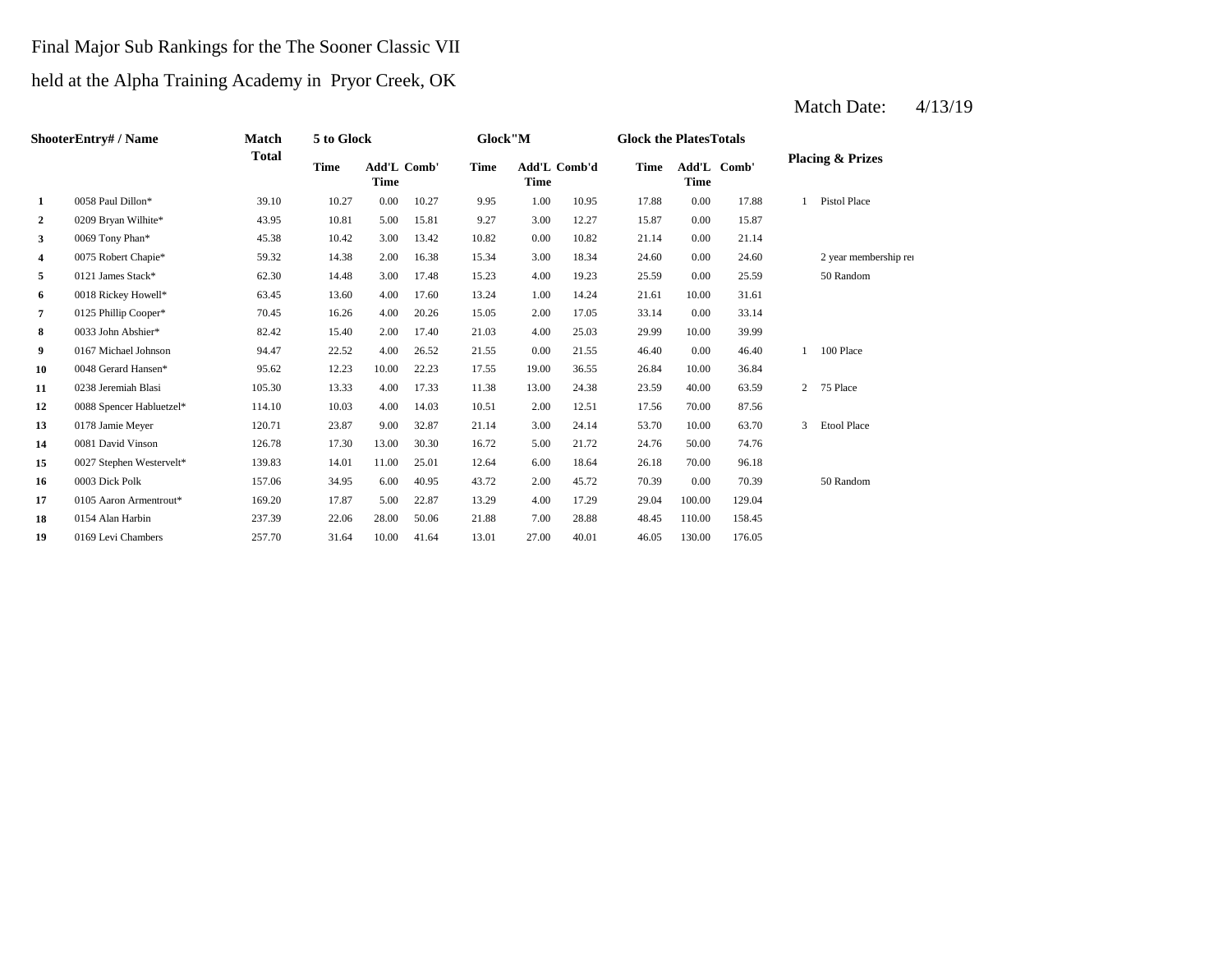### Final Master Stock Rankings for the The Sooner Classic VII

## held at the Alpha Training Academy in Pryor Creek, OK

|                | <b>ShooterEntry#/Name</b> | Match  | 5 to Glock |                            |       | Glock"M |                      |       | <b>Glock the Plates Totals</b> |          |             |   |                             |
|----------------|---------------------------|--------|------------|----------------------------|-------|---------|----------------------|-------|--------------------------------|----------|-------------|---|-----------------------------|
|                |                           | Total  | Time       | <b>Add'L Comb'</b><br>Time |       | Time    | Add'L Comb'd<br>Time |       | Time                           | Time     | Add'L Comb' |   | <b>Placing &amp; Prizes</b> |
| $\mathbf{1}$   | 0229 Bryan Dover*         | 38.04  | 14.04      | 1.00                       | 15.04 | 11.84   | 1.00                 | 12.84 | 10.16                          | 0.00     | 10.16       |   | Pistol MatchMeister         |
| $\overline{2}$ | 0219 John McNally*        | 45.85  | 14.90      | 1.00                       | 15.90 | 13.08   | 3.00                 | 16.08 | 13.87                          | 0.00     | 13.87       |   | Pistol Place                |
| 3              | 0212 Bryan Wilhite*       | 46.53  | 13.74      | 6.00                       | 19.74 | 12.20   | 3.00                 | 15.20 | 11.59                          | 0.00     | 11.59       | 2 | 100 Place                   |
| 4              | 0216 Kenneth McNally*     | 57.31  | 17.32      | 8.00                       | 25.32 | 16.49   | 2.00                 | 18.49 | 13.50                          | 0.00     | 13.50       | 3 | 75 Place                    |
| 5              | 0152 Brady Bogle          | 61.82  | 16.86      | 7.00                       | 23.86 | 14.71   | 7.00                 | 21.71 | 16.25                          | 0.00     | 16.25       |   |                             |
| 6              | 0061 Paul Dillon*         | 63.43  | 16.86      | 6.00                       | 22.86 | 14.55   | 3.00                 | 17.55 | 23.02                          | 0.00     | 23.02       |   |                             |
| 7              | 0108 Aaron Armentrout*    | 64.19  | 17.19      | 2.00                       | 19.19 | 16.52   | 7.00                 | 23.52 | 21.48                          | 0.00     | 21.48       |   |                             |
| 8              | 0030 Stephen Westervelt*  | 64.79  | 19.07      | 4.00                       | 23.07 | 15.22   | 7.00                 | 22.22 | 19.50                          | 0.00     | 19.50       |   |                             |
| 9              | 0072 Tony Phan*           | 65.21  | 17.00      | 7.00                       | 24.00 | 17.91   | 6.00                 | 23.91 | 17.30                          | 0.00     | 17.30       |   |                             |
| 10             | 0195 Jeremy Harrison*     | 68.46  | 15.94      | 20.00                      | 35.94 | 14.81   | 1.00                 | 15.81 | 16.71                          | 0.00     | 16.71       |   |                             |
| 11             | 0021 Rickey Howell        | 68.71  | 21.48      | 6.00                       | 27.48 | 18.80   | 4.00                 | 22.80 | 18.43                          | 0.00     | 18.43       |   |                             |
| 12             | 0131 Skyler Vinyard       | 71.66  | 19.51      | 7.00                       | 26.51 | 16.37   | 7.00                 | 23.37 | 21.78                          | 0.00     | 21.78       |   |                             |
| 13             | 0078 Robert Chapie*       | 88.95  | 27.46      | 11.00                      | 38.46 | 21.47   | 4.00                 | 25.47 | 25.02                          | 0.00     | 25.02       |   |                             |
| 14             | 0091 Spencer Habluetzel*  | 93.08  | 14.61      | 33.00                      | 47.61 | 14.83   | 12.00                | 26.83 | 18.64                          | 0.00     | 18.64       |   |                             |
| 15             | 0050 Gerard Hansen*       | 98.49  | 16.88      | 31.00                      | 47.88 | 15.99   | 15.00                | 30.99 | 19.62                          | 0.00     | 19.62       |   |                             |
| 16             | 0102 Gale Tynefield*      | 106.19 | 18.45      | 30.00                      | 48.45 | 19.19   | 18.00                | 37.19 | 20.55                          | $0.00\,$ | 20.55       |   |                             |
| 17             | 0127 Phillip Cooper*      | 109.56 | 21.95      | 26.00                      | 47.95 | 20.70   | 9.00                 | 29.70 | 31.91                          | 0.00     | 31.91       |   |                             |
| 18             | 0240 Jeremiah Blasi       | 116.40 | 17.73      | 10.00                      | 27.73 | 13.23   | 30.00                | 43.23 | 25.44                          | 20.00    | 45.44       |   |                             |
| 19             | 0181 Jamie Meyer          | 167.08 | 32.45      | 38.00                      | 70.45 | 31.08   | 18.00                | 49.08 | 47.55                          | 0.00     | 47.55       |   |                             |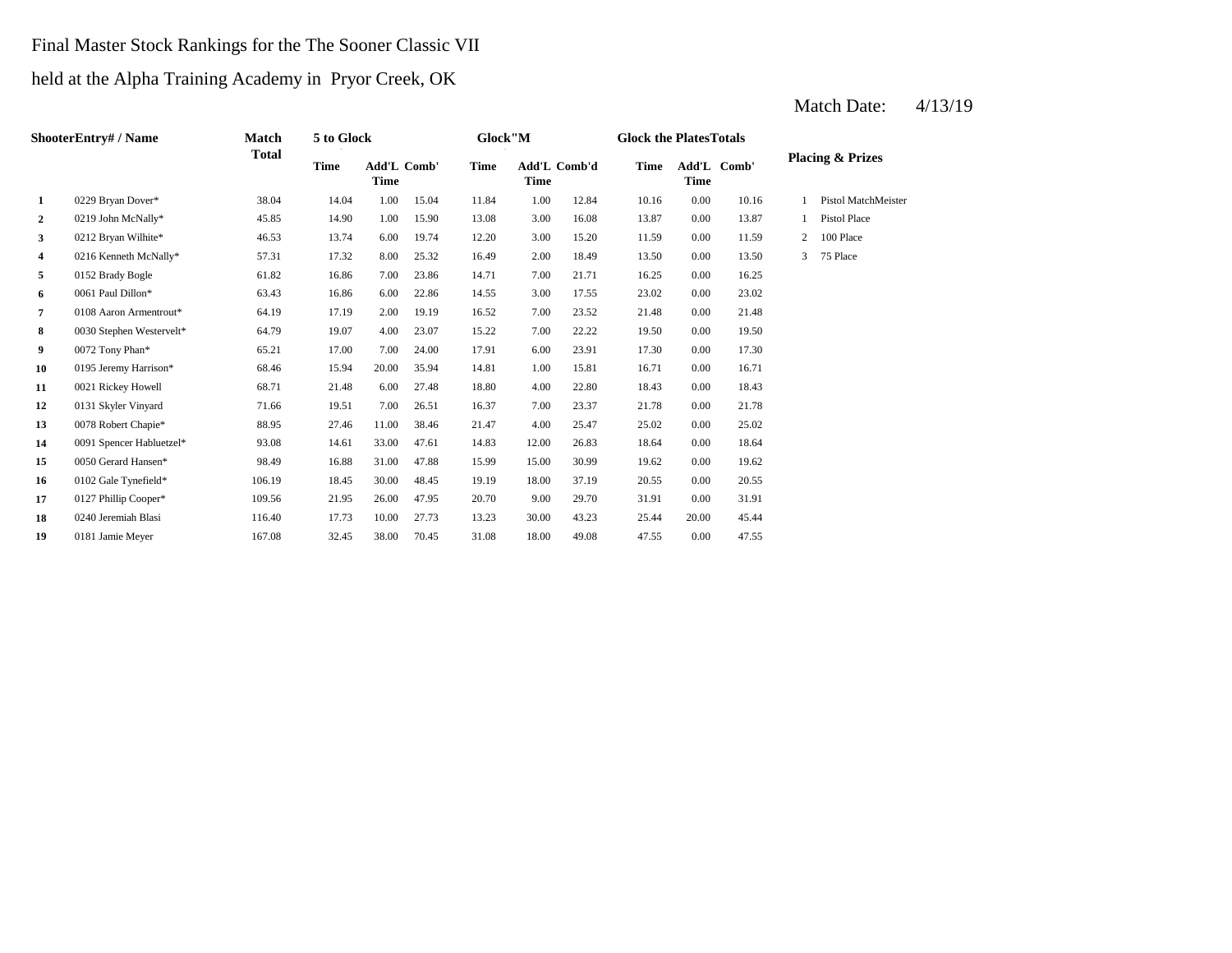### Final SubCompact Rankings for the The Sooner Classic VII

## held at the Alpha Training Academy in Pryor Creek, OK

|                | <b>ShooterEntry#/Name</b> | <b>Match</b> | 5 to Glock  |             |                    | Glock"M     |             |                     | <b>Glock the PlatesTotals</b> |             |             |   |                             |
|----------------|---------------------------|--------------|-------------|-------------|--------------------|-------------|-------------|---------------------|-------------------------------|-------------|-------------|---|-----------------------------|
|                |                           | <b>Total</b> | <b>Time</b> | <b>Time</b> | <b>Add'L Comb'</b> | <b>Time</b> | <b>Time</b> | <b>Add'L Comb'd</b> | <b>Time</b>                   | <b>Time</b> | Add'L Comb' |   | <b>Placing &amp; Prizes</b> |
| 1              | 0226 Bryan Dover*         | 42.05        | 14.08       | 1.00        | 15.08              | 13.07       | 1.00        | 14.07               | 12.90                         | 0.00        | 12.90       |   |                             |
| $\overline{2}$ | 0208 Bryan Wilhite*       | 58.21        | 14.79       | 5.00        | 19.79              | 12.71       | 9.00        | 21.71               | 16.71                         | 0.00        | 16.71       |   |                             |
| 3              | 0068 Tony Phan*           | 60.59        | 18.52       | 8.00        | 26.52              | 16.10       | 1.00        | 17.10               | 16.97                         | 0.00        | 16.97       | 1 | <b>Pistol Place</b>         |
| 4              | 0192 Jeremy Harrison*     | 66.31        | 18.05       | 13.00       | 31.05              | 14.43       | 8.00        | 22.43               | 12.83                         | 0.00        | 12.83       |   |                             |
| 5              | 0104 Aaron Armentrout*    | 68.45        | 19.45       | 9.00        | 28.45              | 18.79       | 4.00        | 22.79               | 17.21                         | 0.00        | 17.21       |   |                             |
| 6              | 0087 Spencer Habluetzel*  | 73.61        | 16.72       | 18.00       | 34.72              | 15.26       | 7.00        | 22.26               | 16.63                         | 0.00        | 16.63       |   |                             |
| 7              | 0017 Rickey Howell*       | 74.77        | 24.35       | 6.00        | 30.35              | 22.06       | 3.00        | 25.06               | 19.36                         | 0.00        | 19.36       |   |                             |
| 8              | 0026 Stephen Westervelt*  | 76.89        | 20.15       | 10.00       | 30.15              | 17.06       | 7.00        | 24.06               | 22.68                         | 0.00        | 22.68       |   |                             |
| 9              | 0057 Paul Dillon*         | 78.34        | 16.16       | 18.00       | 34.16              | 14.22       | 11.00       | 25.22               | 18.96                         | 0.00        | 18.96       |   |                             |
| 10             | 0185 Brady Bogle          | 78.79        | 15.64       | 23.00       | 38.64              | 13.80       | 12.00       | 25.80               | 14.35                         | 0.00        | 14.35       | 1 | Pistol Place                |
| 11             | 0074 Robert Chapie*       | 80.25        | 22.39       | 8.00        | 30.39              | 20.07       | 7.00        | 27.07               | 22.79                         | 0.00        | 22.79       |   |                             |
| 12             | 0120 James Stack*         | 82.70        | 20.45       | 16.00       | 36.45              | 20.64       | 5.00        | 25.64               | 20.61                         | 0.00        | 20.61       |   |                             |
| 13             | 0032 John Abshier*        | 85.59        | 24.51       | 1.00        | 25.51              | 27.05       | 5.00        | 32.05               | 28.03                         | 0.00        | 28.03       |   |                             |
| 14             | 0220 Mark Hayes           | 101.33       | 33.77       | 14.00       | 47.77              | 22.32       | 6.00        | 28.32               | 25.24                         | 0.00        | 25.24       | 2 | 100 Place                   |
| 15             | 0012 Charles McMahan      | 102.18       | 21.10       | 20.00       | 41.10              | 16.80       | 19.00       | 35.80               | 25.28                         | 0.00        | 25.28       | 3 | <b>Etool Place</b>          |
| 16             | 0047 Gerard Hansen*       | 110.35       | 16.54       | 39.00       | 55.54              | 17.25       | 10.00       | 27.25               | 27.56                         | 0.00        | 27.56       |   |                             |
| 17             | 0056 Phillip Parr         | 117.61       | 22.51       | 17.00       | 39.51              | 28.36       | 12.00       | 40.36               | 27.74                         | 10.00       | 37.74       |   |                             |
| 18             | 0083 Terrence Braley      | 118.26       | 30.86       | 20.00       | 50.86              | 26.30       | 11.00       | 37.30               | 30.10                         | 0.00        | 30.10       |   |                             |
| 19             | 0187 Payton Blackford     | 129.49       | 15.58       | 45.00       | 60.58              | 11.88       | 32.00       | 43.88               | 25.03                         | 0.00        | 25.03       |   |                             |
| 20             | 0067 David Hyle           | 133.74       | 24.61       | 23.00       | 47.61              | 20.79       | 29.00       | 49.79               | 36.34                         | 0.00        | 36.34       |   |                             |
| 21             | 0124 Phillip Cooper*      | 148.40       | 21.03       | 57.00       | 78.03              | 21.96       | 16.00       | 37.96               | 32.41                         | 0.00        | 32.41       |   |                             |
| 22             | 0177 Jamie Meyer          | 159.74       | 33.20       | 27.00       | 60.20              | 27.48       | 20.00       | 47.48               | 52.06                         | 0.00        | 52.06       |   |                             |
| 23             | 0037 Ron Brubaker         | 202.42       | 24.96       | 66.00       | 90.96              | 24.57       | 23.00       | 47.57               | 33.89                         | 30.00       | 63.89       |   |                             |
| 24             | 0042 Jeff Cramer          | 214.57       | 25.92       | 35.00       | 60.92              | 29.27       | 26.00       | 55.27               | 48.38                         | 50.00       | 98.38       |   | Pistol Random               |
| 25             | 0153 Alan Harbin          | 252.72       | 34.78       | 19.00       | 53.78              | 34.91       | 60.00       | 94.91               | 64.03                         | 40.00       | 104.03      |   |                             |
| 26             | 0116 Marty Ferrell        | 254.45       | 21.65       | 101.00      | 122.65             | 21.49       | 44.00       | 65.49               | 46.31                         | 20.00       | 66.31       |   |                             |
| 27             | 0002 Dick Polk            | 264.10       | 47.28       | 57.00       | 104.28             | 49.25       | 62.00       | 111.25              | 48.57                         | 0.00        | 48.57       |   |                             |
| 28             | 0204 Daniel Watters Jr.   | 332.54       | 28.85       | 56.00       | 84.85              | 32.36       | 75.00       | 107.36              | 60.33                         | 80.00       | 140.33      |   | Pistol Random               |
| 29             | 0191 Kris Blackford       | 342.53       | 41.75       | 160.00      | 201.75             | 37.06       | 11.00       | 48.06               | 82.72                         | 10.00       | 92.72       |   |                             |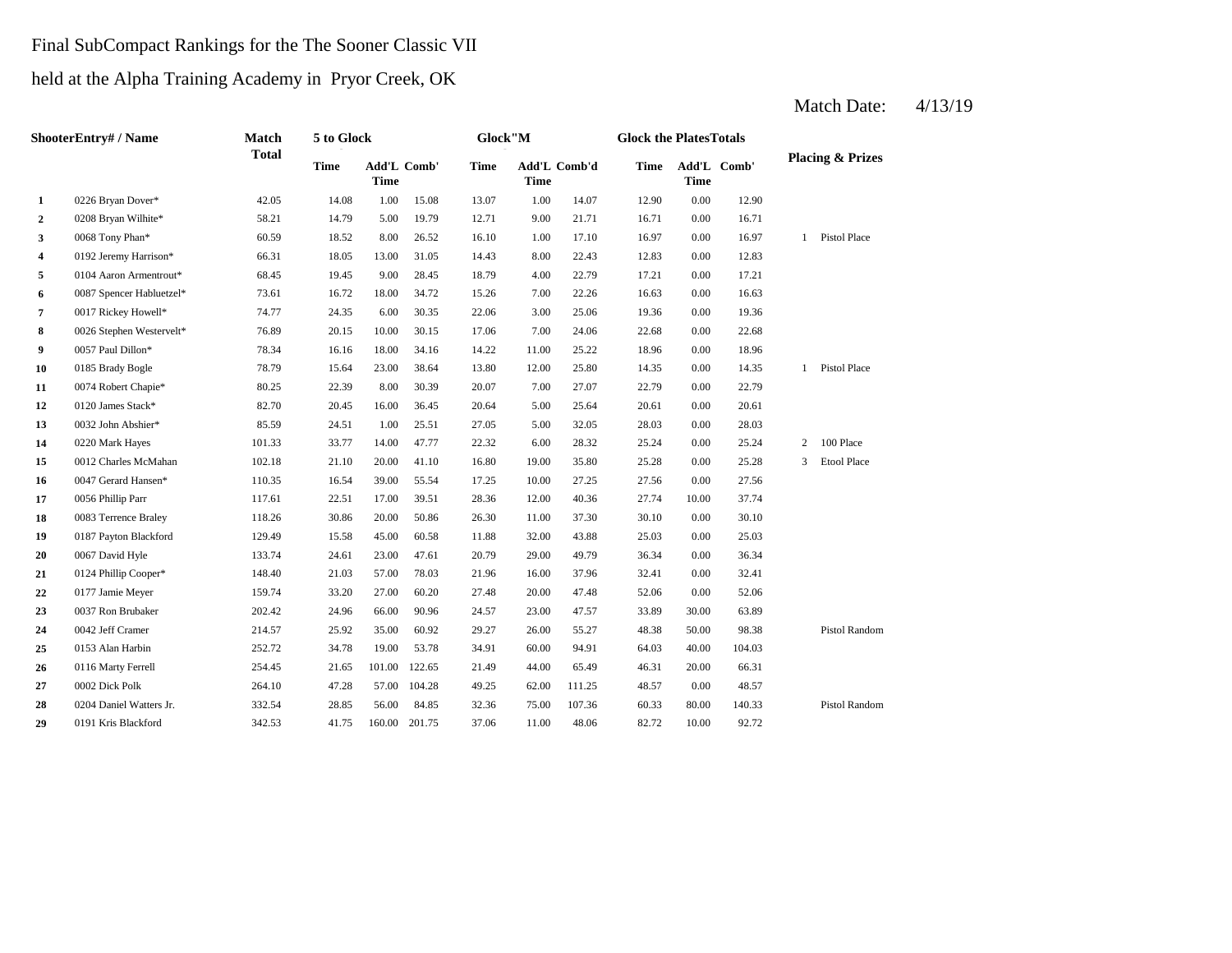#### Final Unlimited Rankings for the The Sooner Classic VII

### held at the Alpha Training Academy in Pryor Creek, OK

| ShooterEntry# / Name |                          | Match        | 5 to Glock |             |                    | Glock"M |       |              | <b>Glock the PlatesTotals</b> |             |             |                             |                |  |
|----------------------|--------------------------|--------------|------------|-------------|--------------------|---------|-------|--------------|-------------------------------|-------------|-------------|-----------------------------|----------------|--|
|                      |                          | <b>Total</b> | Time       | <b>Time</b> | <b>Add'L Comb'</b> | Time    | Time  | Add'L Comb'd | Time                          | <b>Time</b> | Add'L Comb' | <b>Placing &amp; Prizes</b> |                |  |
| $\mathbf{1}$         | 0198 Kyle Fender*        | 39.54        | 13.02      | 1.00        | 14.02              | 11.09   | 3.00  | 14.09        | 11.43                         | 0.00        | 11.43       |                             | 1 Pistol Place |  |
| $\mathbf{2}$         | 0211 Bryan Wilhite*      | 41.39        | 15.15      | 1.00        | 16.15              | 12.32   | 1.00  | 13.32        | 11.92                         | $0.00\,$    | 11.92       | 2                           | 100 Place      |  |
| 3                    | 0228 Bryan Dover*        | 41.72        | 13.70      | 3.00        | 16.70              | 12.56   | 2.00  | 14.56        | 10.46                         | 0.00        | 10.46       |                             |                |  |
| 4                    | 0218 John McNally*       | 47.74        | 15.00      | 5.00        | 20.00              | 12.92   | 4.00  | 16.92        | 10.82                         | 0.00        | 10.82       |                             |                |  |
| 5                    | 0071 Tony Phan*          | 54.95        | 15.13      | 4.00        | 19.13              | 15.19   | 7.00  | 22.19        | 13.63                         | 0.00        | 13.63       |                             | 50 Random      |  |
| 6                    | 0107 Aaron Armentrout*   | 55.64        | 16.58      | 4.00        | 20.58              | 15.79   | 4.00  | 19.79        | 15.27                         | 0.00        | 15.27       |                             |                |  |
| 7                    | 0060 Paul Dillon*        | 55.74        | 12.90      | 10.00       | 22.90              | 11.43   | 8.00  | 19.43        | 13.41                         | 0.00        | 13.41       |                             |                |  |
| 8                    | 0130 Skyler Vinyard      | 63.81        | 19.82      | 5.00        | 24.82              | 14.95   | 4.00  | 18.95        | 20.04                         | $0.00\,$    | 20.04       | $\mathbf{1}$                | Pistol Place   |  |
| 9                    | 0215 Kenneth McNally*    | 66.00        | 17.32      | 16.00       | 33.32              | 16.59   | 1.00  | 17.59        | 15.09                         | 0.00        | 15.09       |                             | 50 Random      |  |
| 10                   | 0065 Ken McLemore        | 67.66        | 23.48      | 0.00        | 23.48              | 19.55   | 5.00  | 24.55        | 19.63                         | 0.00        | 19.63       | 2                           | 100 Place      |  |
| 11                   | 0090 Spencer Habluetzel* | 68.08        | 16.53      | 15.00       | 31.53              | 13.05   | 5.00  | 18.05        | 18.50                         | 0.00        | 18.50       |                             |                |  |
| 12                   | 0029 Stephen Westervelt* | 75.76        | 17.25      | 10.00       | 27.25              | 25.86   | 8.00  | 33.86        | 14.65                         | 0.00        | 14.65       |                             |                |  |
| 13                   | 0126 Phillip Cooper*     | 76.70        | 23.77      | 10.00       | 33.77              | 23.53   | 4.00  | 27.53        | 15.40                         | 0.00        | 15.40       |                             | 50 Random      |  |
| 14                   | 0077 Robert Chapie*      | 77.90        | 26.67      | 6.00        | 32.67              | 21.24   | 6.00  | 27.24        | 17.99                         | 0.00        | 17.99       |                             |                |  |
| 15                   | 0085 Terrence Braley     | 80.92        | 28.00      | 4.00        | 32.00              | 25.01   | 0.00  | 25.01        | 23.91                         | 0.00        | 23.91       | 3                           | 75 Place       |  |
| 16                   | 0194 Jeremy Harrison*    | 81.32        | 16.09      | 13.00       | 29.09              | 15.12   | 10.00 | 25.12        | 17.11                         | 10.00       | 27.11       |                             |                |  |
| 17                   | 0020 Rickey Howell       | 81.65        | 18.70      | 21.00       | 39.70              | 18.60   | 2.00  | 20.60        | 21.35                         | 0.00        | 21.35       |                             |                |  |
| 18                   | 0231 Edwin Martens       | 85.16        | 24.20      | 5.00        | 29.20              | 21.00   | 14.00 | 35.00        | 20.96                         | 0.00        | 20.96       |                             |                |  |
| 19                   | 0162 Jeremy Hardin       | 85.22        | 19.81      | 15.00       | 34.81              | 18.16   | 17.00 | 35.16        | 15.25                         | 0.00        | 15.25       |                             |                |  |
| 20                   | 0049 Gerard Hansen*      | 88.37        | 19.98      | 15.00       | 34.98              | 17.73   | 8.00  | 25.73        | 27.66                         | 0.00        | 27.66       |                             |                |  |
| 21                   | 0119 Donna Cramer        | 88.42        | 26.67      | 7.00        | 33.67              | 25.03   | 1.00  | 26.03        | 28.72                         | 0.00        | 28.72       |                             |                |  |
| 22                   | 0133 Justin Smith        | 88.62        | 24.43      | 17.00       | 41.43              | 21.62   | 7.00  | 28.62        | 18.57                         | 0.00        | 18.57       |                             |                |  |
| 23                   | 0110 Lisa Supon          | 90.19        | 27.80      | 2.00        | 29.80              | 25.90   | 5.00  | 30.90        | 29.49                         | 0.00        | 29.49       |                             |                |  |
| 24                   | 0235 Mark Green          | 93.37        | 27.63      | 16.00       | 43.63              | 19.14   | 10.00 | 29.14        | 20.60                         | 0.00        | 20.60       |                             |                |  |
| 25                   | 0148 Jess Smith          | 94.60        | 23.64      | 13.00       | 36.64              | 21.26   | 9.00  | 30.26        | 27.70                         | 0.00        | 27.70       |                             |                |  |
| 26                   | 0094 Brian Swartling     | 102.13       | 23.66      | 16.00       | 39.66              | 20.72   | 16.00 | 36.72        | 25.75                         | 0.00        | 25.75       |                             |                |  |
| 27                   | 0035 John Abshier*       | 110.21       | 26.33      | 17.00       | 43.33              | 24.31   | 8.00  | 32.31        | 34.57                         | 0.00        | 34.57       |                             |                |  |
| 28                   | 0156 Bill Campbell       | 113.59       | 30.73      | 12.00       | 42.73              | 31.00   | 5.00  | 36.00        | 34.86                         | 0.00        | 34.86       |                             |                |  |
| 29                   | 0101 Gale Tynefield*     | 120.63       | 19.82      | 20.00       | 39.82              | 15.26   | 48.00 | 63.26        | 17.55                         | 0.00        | 17.55       |                             | 50 Random      |  |
| 30                   | 0180 Jamie Meyer         | 122.03       | 37.11      | 6.00        | 43.11              | 27.07   | 1.00  | 28.07        | 50.85                         | 0.00        | 50.85       |                             |                |  |
| 31                   | 0118 Marty Ferrell       | 134.79       | 23.55      | 33.00       | 56.55              | 19.25   | 27.00 | 46.25        | 31.99                         | $0.00\,$    | 31.99       |                             |                |  |
| 32                   | 0157 Bill Hulsey         | 144.12       | 42.43      | 30.00       | 72.43              | 37.76   | 2.00  | 39.76        | 31.93                         | 0.00        | 31.93       |                             |                |  |
| 33                   | 0138 Margaret York       | 149.92       | 40.13      | 19.00       | 59.13              | 38.25   | 12.00 | 50.25        | 40.54                         | 0.00        | 40.54       |                             |                |  |
| 34                   | 0189 Payton Blackford    | 152.60       | 10.73      | 29.00       | 39.73              | 13.15   | 38.00 | 51.15        | 41.72                         | 20.00       | 61.72       |                             |                |  |
| 35                   | 0025 Jerry Moyer Jr.     | 153.05       | 40.62      | 14.00       | 54.62              | 34.47   | 22.00 | 56.47        | 41.96                         | 0.00        | 41.96       |                             |                |  |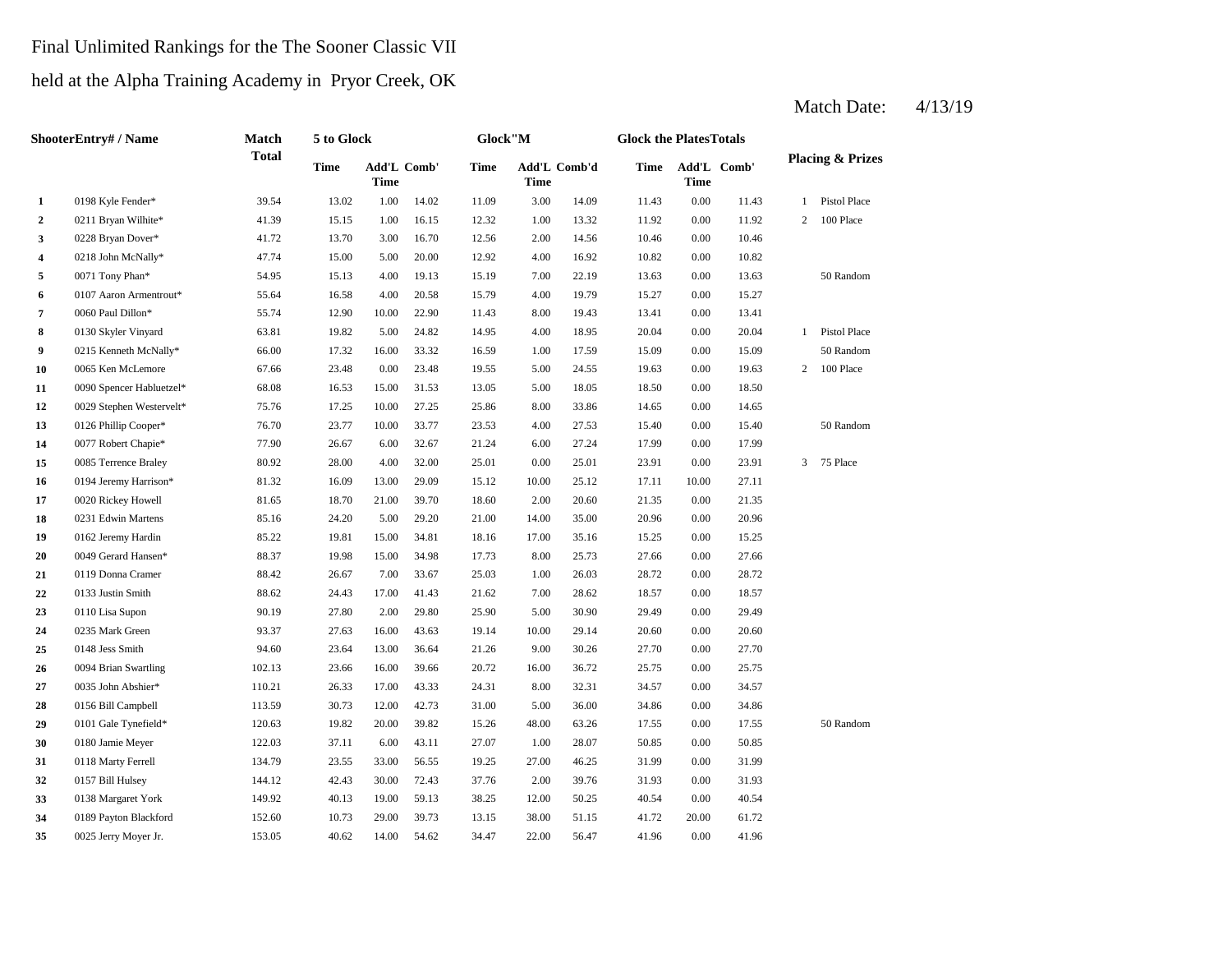| <b>ShooterEntry#/Name</b> |                       | <b>Match</b><br><b>Total</b> | 5 to Glock                         |        |                                     | Glock"M |        |                     | <b>Glock the Plates Totals</b> |                             |        |           |
|---------------------------|-----------------------|------------------------------|------------------------------------|--------|-------------------------------------|---------|--------|---------------------|--------------------------------|-----------------------------|--------|-----------|
|                           |                       |                              | Time<br><b>Add'L Comb'</b><br>Time |        | <b>Add'L Comb'd</b><br>Time<br>Time |         | Time   | Add'L Comb'<br>Time |                                | <b>Placing &amp; Prizes</b> |        |           |
| 36                        | 0144 Richard Uht      | 161.59                       | 17.57                              | 44.00  | 61.57                               | 17.21   | 55.00  | 72.21               | 27.81                          | 0.00                        | 27.81  | 50 Random |
| 37                        | 0141 Ladale York      | 183.82                       | 38.99                              | 41.00  | 79.99                               | 35.22   | 29.00  | 64.22               | 39.61                          | 0.00                        | 39.61  |           |
| 38                        | 0176 Alan Harbin      | 236.35                       | 34.00                              | 31.00  | 65.00                               | 32.76   | 15.00  | 47.76               | 73.59                          | 50.00                       | 123.59 | 50 Random |
| 39                        | 0161 Javis McGee      | 240.45                       | 20.71                              | 85.00  | 105.71                              | 18.21   | 36.00  | 54.21               | 30.53                          | 50.00                       | 80.53  |           |
| 40                        | 0112 Jim Supon        | 264.11                       | 34.00                              | 39.00  | 73.00                               | 52.09   | 14.00  | 66.09               | 65.02                          | 60.00                       | 125.02 |           |
| 41                        | 0053 Virgil Walker Jr | 431.54                       | 25.32                              | 158.00 | 183.32                              | 21.80   | 133.00 | 154.80              | 63.42                          | 30.00                       | 93.42  |           |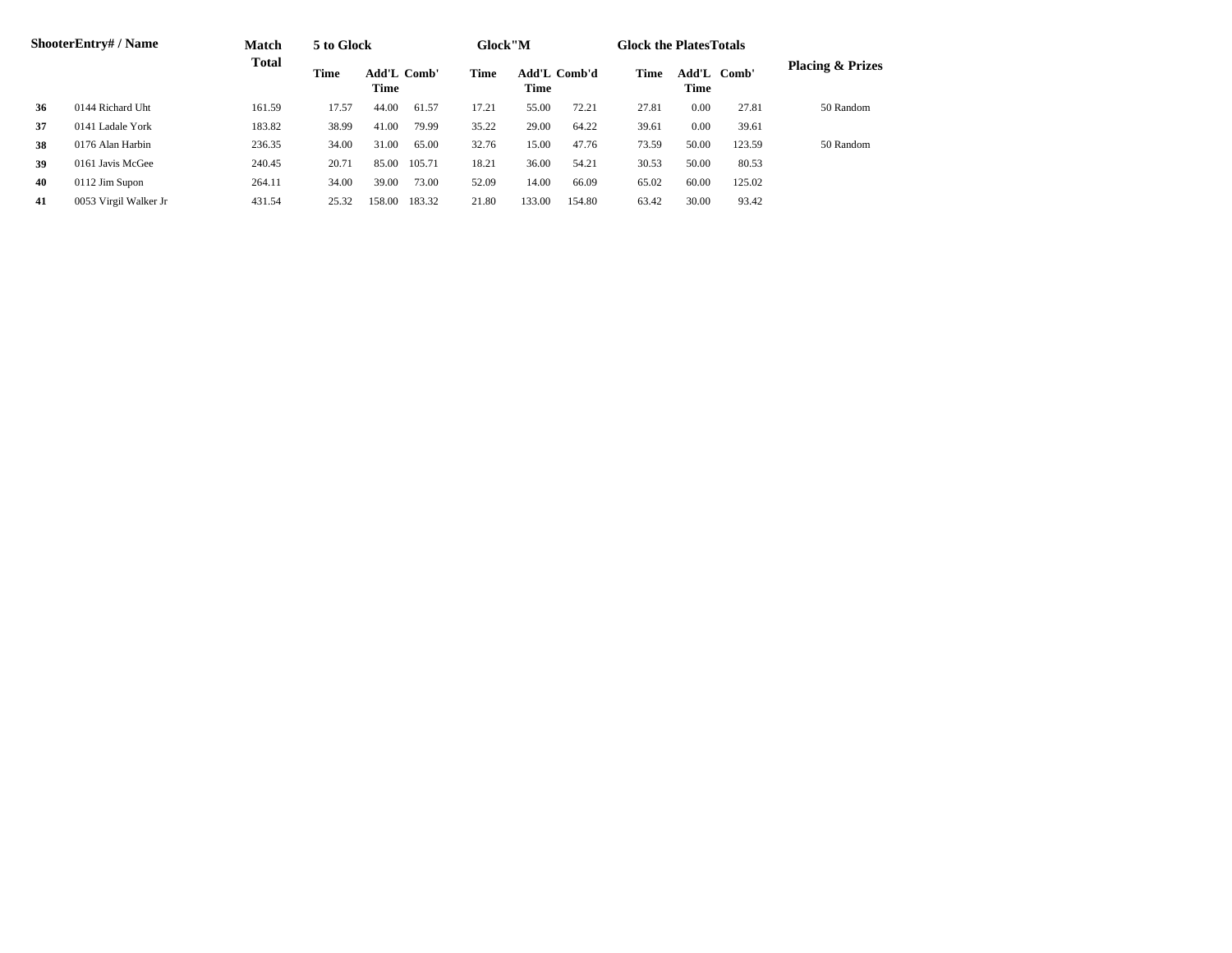#### **Final Team Rankings for the The Sooner Classic VII**

#### **held at the Alpha Training Academy in Pryor Creek, OK**

| <b>Civilian</b> |       |        |                    |                                             |
|-----------------|-------|--------|--------------------|---------------------------------------------|
| <b>Standing</b> | Score |        | <b>Team Name</b>   | <b>Team Members</b>                         |
|                 |       | 339.28 | Team 405           | Skyler Vinyard, Jess Smith, Justin Smith    |
|                 |       | 397.73 | THE O'KAN GUN GUYS | Richard Uht, Samanatha Black, Marty Ferrell |
|                 | 3     | 402.46 | TX STEEL           | David Vinson, Ladale York, Mike Vinson      |